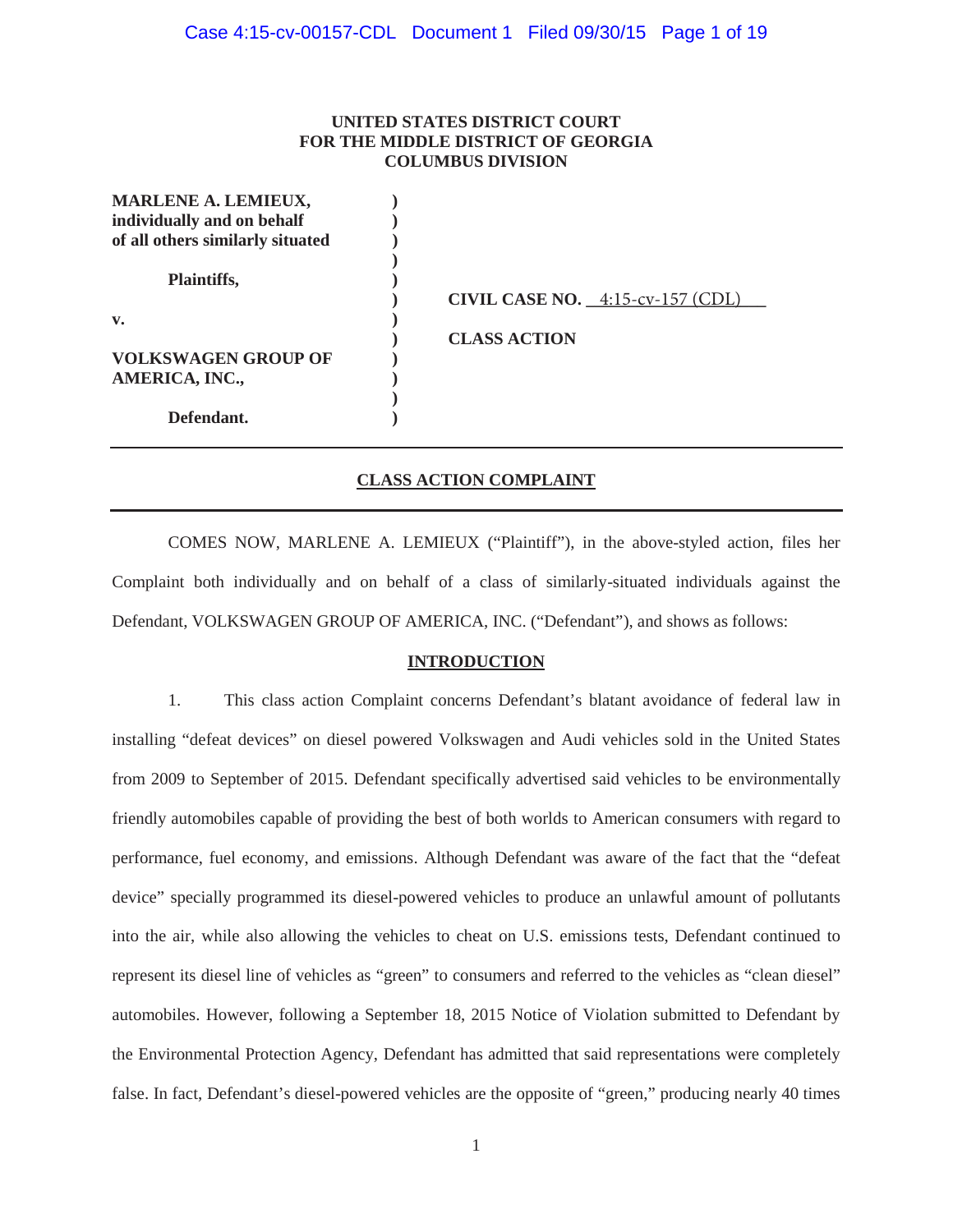# Case 4:15-cv-00157-CDL Document 1 Filed 09/30/15 Page 2 of 19

the legal amount of pollutants into the atmosphere while operating on the road. In this case, Defendant chose to put profits above being truthful to its customers. As a result of this malicious and fraudulent conduct, Defendant has harmed the environment, as well as American consumers throughout the country.

#### **PARTIES**

 2. Plaintiff is a Georgia citizen, a resident of Harris County, Georgia, and is over 18 years of age.

 3. Defendant is a corporation doing business in every U.S. state and the District of Columbia, is organized as a corporation under the laws of New Jersey, and has its principal place of business at 2200 Ferdinand Porsche Drive, Herndon, Virginia 20171. Thus, Defendant is a citizen of New Jersey and Virginia pursuant to 28 U.S.C. § 1332.

 4. At all relevant times pertaining to this Complaint, Defendant manufactured, distributed, sold, leased, and warranted the Defeat Device Vehicles under the Volkswagen and Audi brand names throughout the United States. Defendant and/or its agents designed its "Clean Diesel" engines and engine control systems in the Defeat Device Vehicles, including the "defeat device" itself. Volkswagen also developed and disseminated owners' manuals and warranty booklets, advertisements, and other promotional materials relating to the Defeat Device Vehicles.

#### **JURISDICTION AND VENUE**

 5. This action arises under the U.S. Class Action Fairness Act of 2005, 28 U.S.C. Sections 1332(d), 1453, and 1711-15, because at least one Class member is of diverse citizenship from one defendant, there are more than 100 Class members, and the aggregate amount in controversy exceeds \$5 million, exclusive of interests and costs.

6. This Court has subject matter jurisdiction over this case pursuant to 28 U.S.C. § 1332.

 7. This Court has personal jurisdiction over Defendant, as Defendant conducts business in Georgia, and has sufficient minimum contacts with Georgia.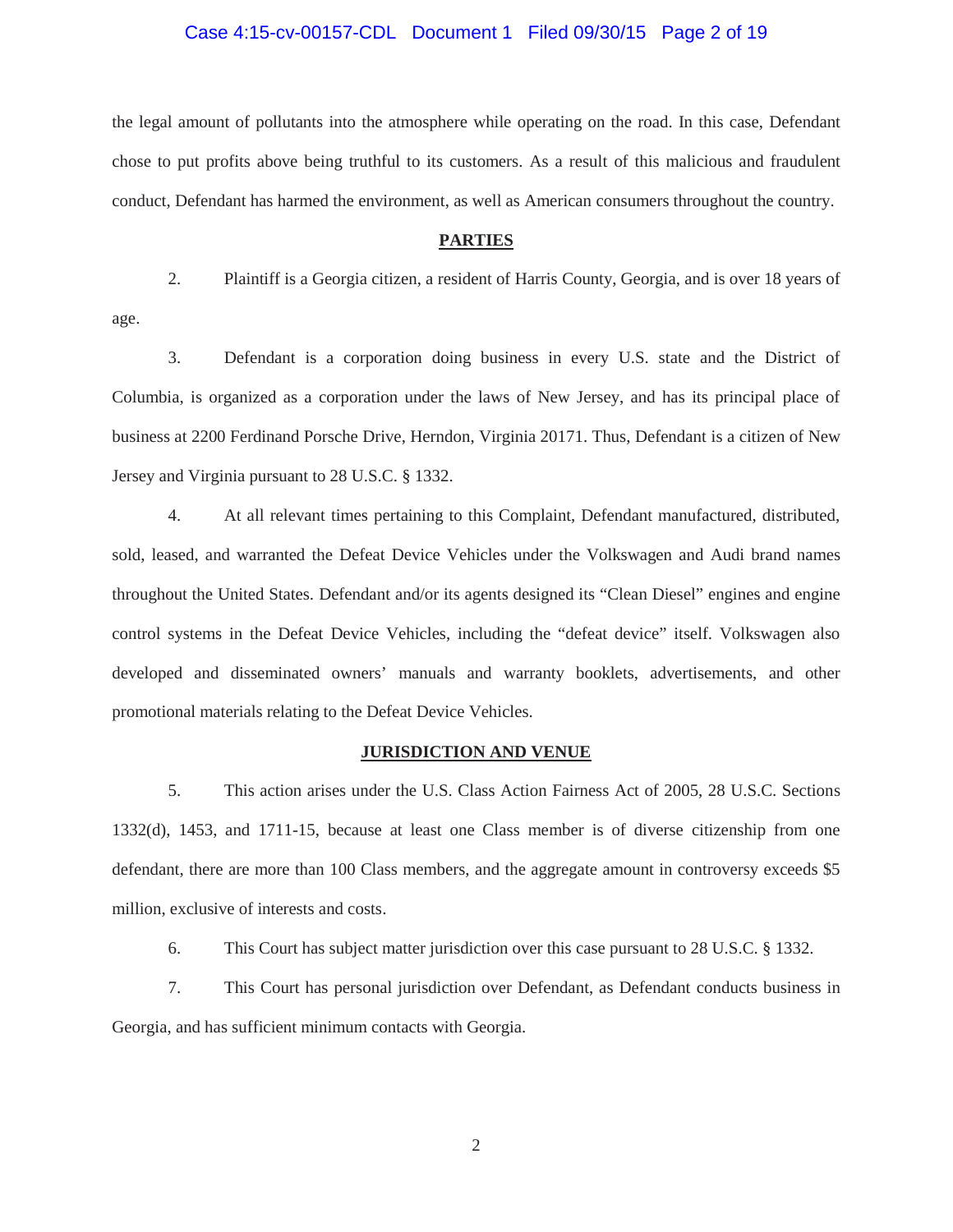# Case 4:15-cv-00157-CDL Document 1 Filed 09/30/15 Page 3 of 19

 8. Venue is proper in this Court under 28 U.S.C. § 1391, as the unlawful practices alleged herein have been committed within the Middle District of Georgia, and Defendant has caused harm to Class members residing in said District.

# **FACTUAL ALLEGATIONS**

 9. This case arises out Defendant's intentional violation of the laws of the United States, as well as the rules and regulations set forth by the Environmental Protection Agency, by selling dieselpowered vehicles in the United States equipped with a "defeat device" in what Defendant purported to be "Clean Diesel" automobiles.

10. Defendant marketed its diesel vehicles to be low-emission, fuel-efficient cars. The "Clean Diesel" marketing message is commonly associated with Defendant, and is at the core of Defendant's image in the United States. The "Clean Diesel" brand has ultimately led to unprecedented success for Defendant. As a result, Defendant has become the largest seller of diesel passenger vehicles in the United States.

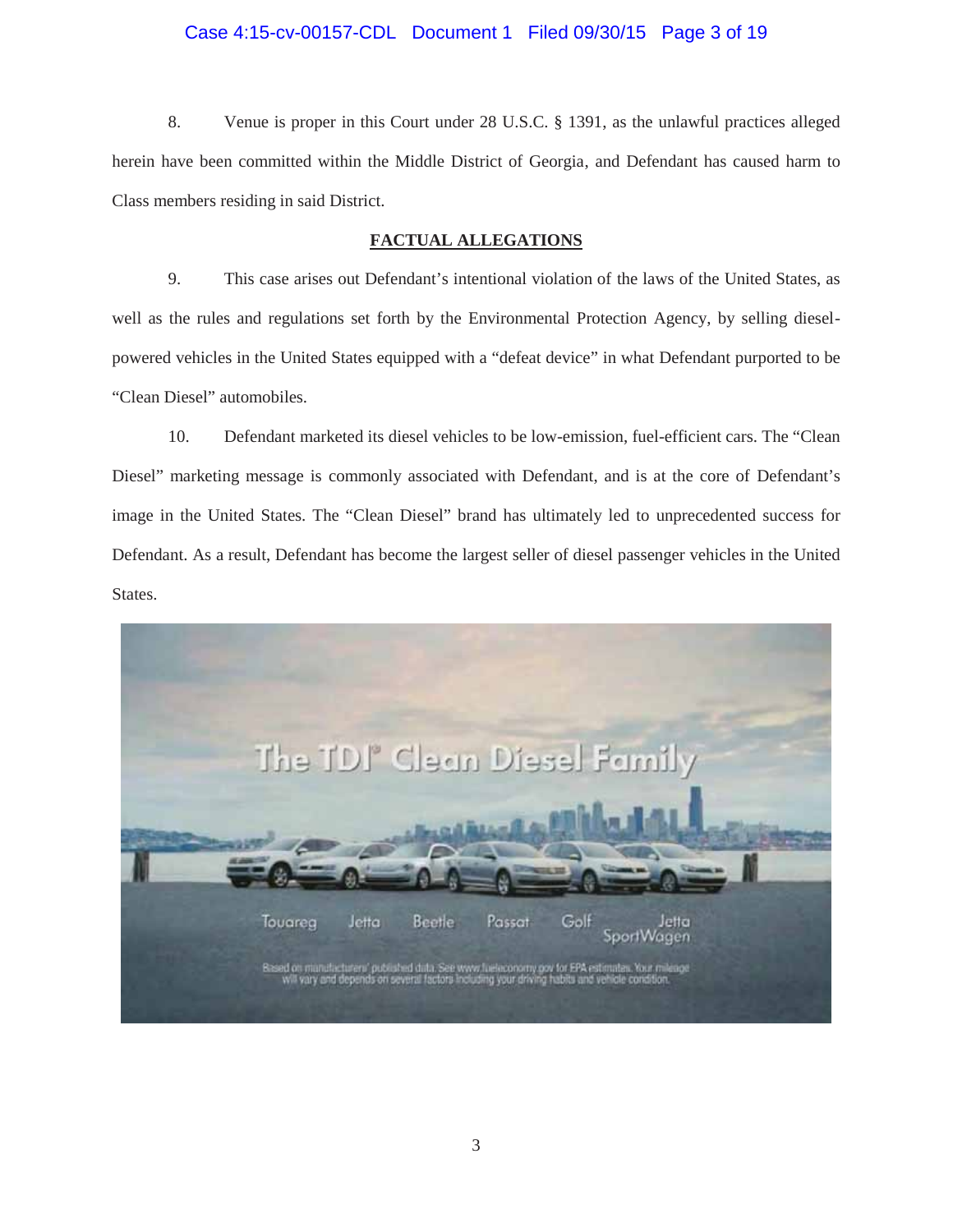# Case 4:15-cv-00157-CDL Document 1 Filed 09/30/15 Page 4 of 19

11. On September 18, 2015, the Environmental Protection Agency submitted a Notice of Violation to Defendant, stating that Defendant had cheated emissions standards in their diesel-powered vehicles through the use of a "defeat device."

12. The "defeat device" is a form of software installed in Defendant's diesel-powered vehicles which alters the emissions systems of the vehicles' engine. Modern engines typically include computerized control systems that can gauge engine performance and efficiency. Among other things, these systems monitor a vehicle's engine and its emissions, control the fuel that is injected into the engine, track the engine's valve and ignition time, and ensure that the proper amount of air is flowing into the vehicle's engine. These sensors also make exhaust system readings, which can measure the car's exhaust and the chemical components within that exhaust. Like most modern engines, Defendant's vehicles are equipped with computerized engine systems that monitor vehicle performance and emissions.

 13. These computer systems allow for emission testing stations to plug a diagnostic device into the car's on-board diagnostic port. Using the diagnostic device allows for the emissions testing station to measure the substances emitted from the vehicle, which ultimately gives them the ability to track the vehicle's compliance with EPA rules and regulations.

 14. Knowing that emission testing stations utilize each vehicle's on-board computer system to measure emissions, Defendant wrongfully programmed the engine computers of its diesel powered vehicles with the "defeat device" software. Such a device can specifically detect when a vehicle is being tested for emissions compliance. In fact, the device ensured that the vehicle subject to emissions testing would meet the EPA's emissions standards at the time of the test, concealing the fact that the system would subsequently shut off most of the emission control systems in the car following the test's completion. Ultimately the test results would show that Defendant's vehicles were well within the emission levels require for compliance with U.S. standards, however the level of emissions would change dramatically after the vehicles returned to the road. Outside of an emissions test, the software allowed, and continues to allow, the Defeat Device Vehicles to emit nitrogen oxides at up to 40 times the standard allowed by federal law.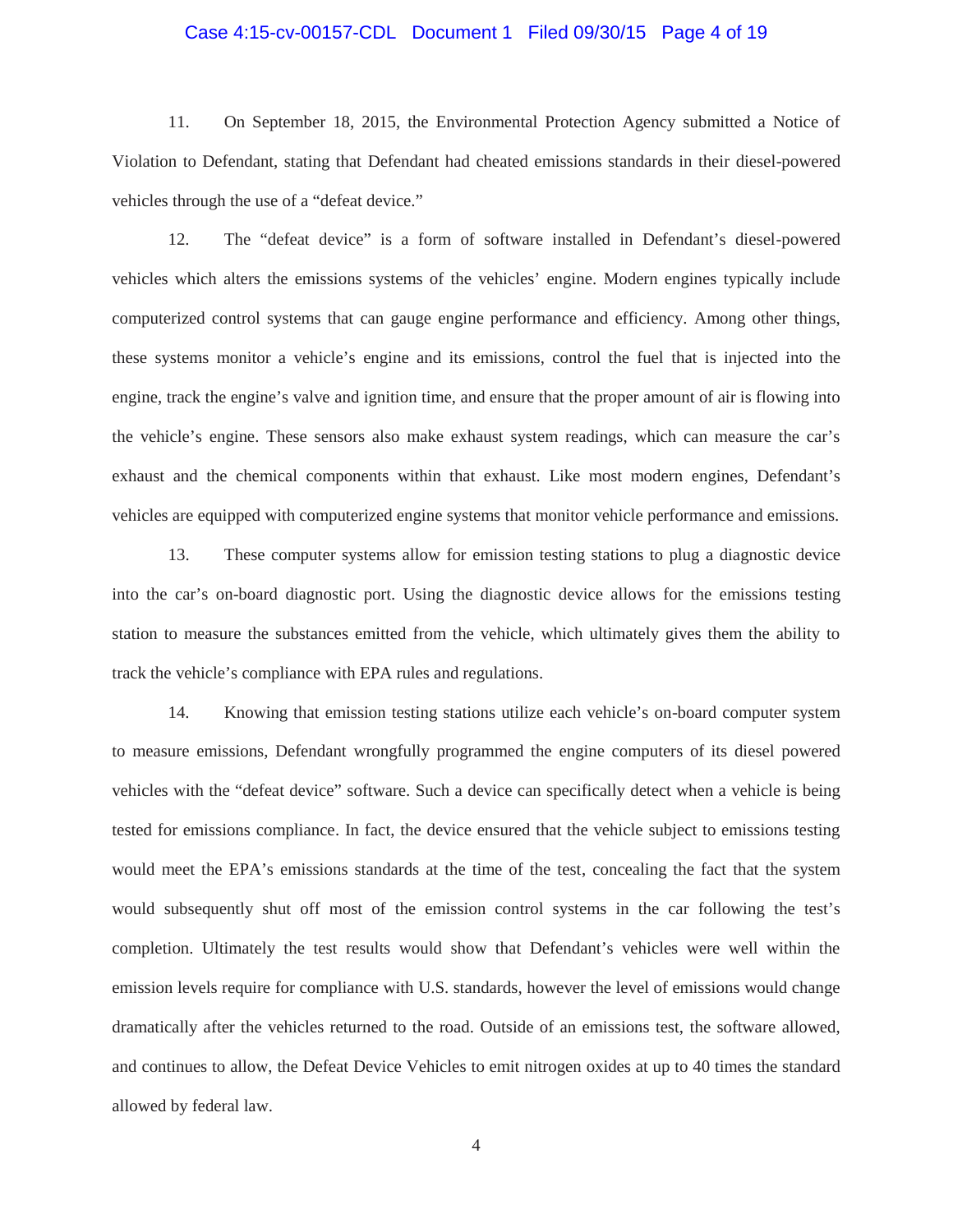# Case 4:15-cv-00157-CDL Document 1 Filed 09/30/15 Page 5 of 19

 15. Nitrogen oxide pollution contributes to ground-level ozone and fine particulate matter, Exposure to such pollutants has been associated with a variety of serious health risks involving respiratory and cardiovascular illness.

 16. Pursuant to the Clean Air Act, strict standards are imposed for vehicle emissions like the one's emitted from Defendant's vehicles. Such standards require vehicle manufacturers to certify to the EPA that the vehicles sold in the United States meet applicable federal emissions standards to control air pollution. Each and every vehicle solid in the United States must meet the EPA's standards and be covered by an EPA-issued certificate of conformity. Cars with "defeat devices" like the ones used by Defendant cannot be certified by the EPA, as they fail to meet the necessary emission standards.

 17. Notwithstanding the Clean Air Act and the EPA's rules and regulations regarding vehicle emissions, Defendant intentionally designed and sold their diesel-powered vehicles with a defeat device from 2009 to September of 2015, allowing them to cheat U.S. Emissions standards and mislead consumers regarding the amount of pollutants their vehicles created. Nearly 11 million Volkswagen diesel-powered vehicles and 2.1 million Audi diesel-powered vehicles are equipped with said devices overall.

18. While aware of the fact that their vehicles were equipped with the defeat device, as well as the capabilities of said device and the fact that their vehicles were actually emitting substantially higher amounts of pollutants into the atmosphere, Defendant continued to advertise its diesel vehicles as lowemission, environmentally friendly, and fuel-efficient cars. Their success in the diesel market is primarily based on the promotion of their fraudulent representations to American consumers.

19. Defendant continued to advertise their vehicles as environmentally friendly "Clean Diesel" automobiles, all the while knowing that the "defeat devices" were allowing their vehicles to emit 40 times the legal limit of emissions into the atmosphere. In claiming that their "Clean Diesel" automobiles were both environmentally friendly, fuel efficient, and capable of efficient performance, Defendant stated that driving said vehicles would be "Cake. Eating it too."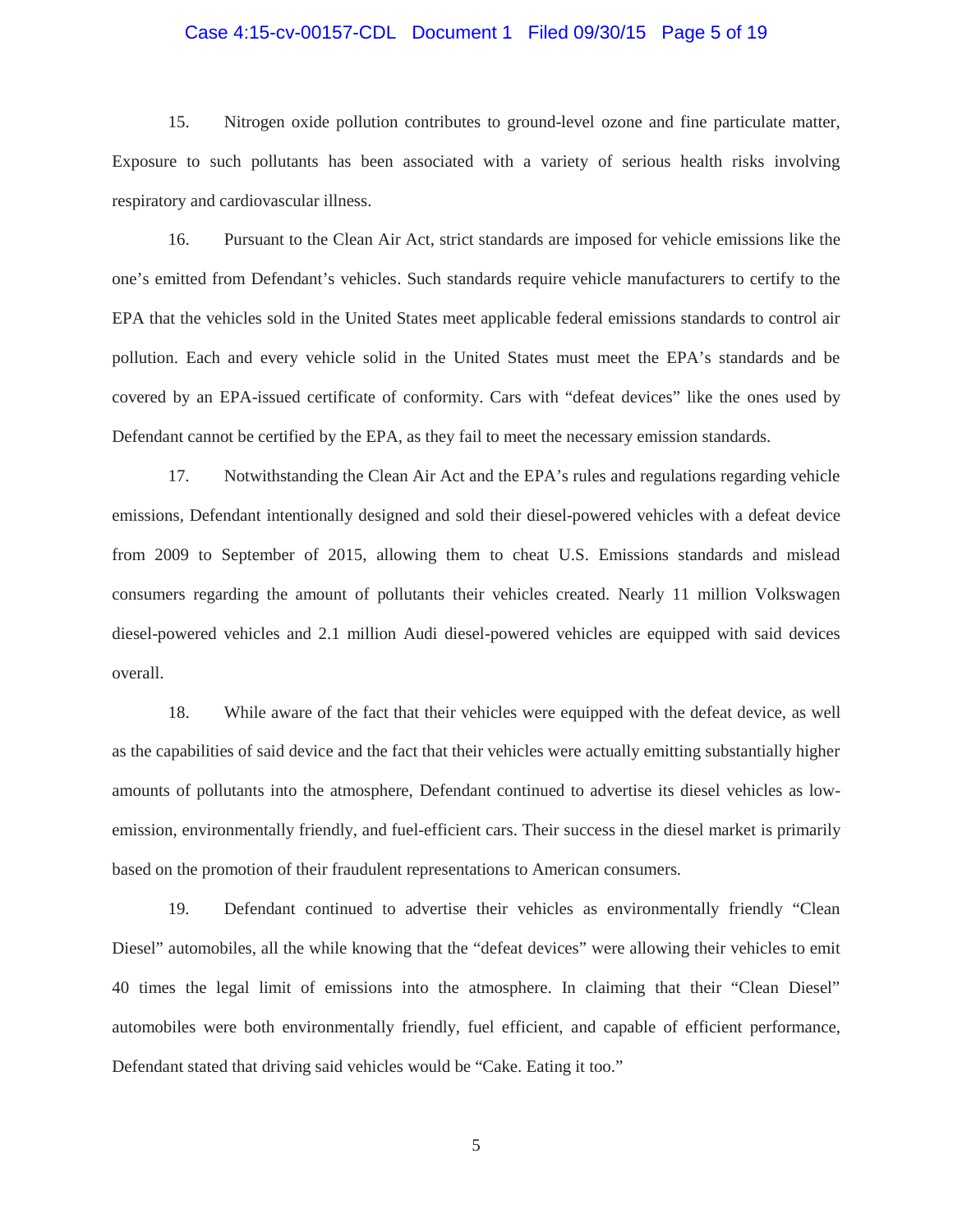

 20. Defendant launched a "Think Blue" program promoting not only the fact that their vehicles were "responsible" and "environmentally conscious", but also the fact that their company exhibited said qualities as well.



 21. In addition to its eco-friendly advertising, Defendant directed consumers to www.clearlybetterdiesel.org, a website Defendant used to promote its "clean" diesel technology, which says the technology reduces smog and "meets the highest standards in all 50 states, thanks to ultra-low sulfur diesel (ULSD) fuel and innovative engine technology that burns cleaner."

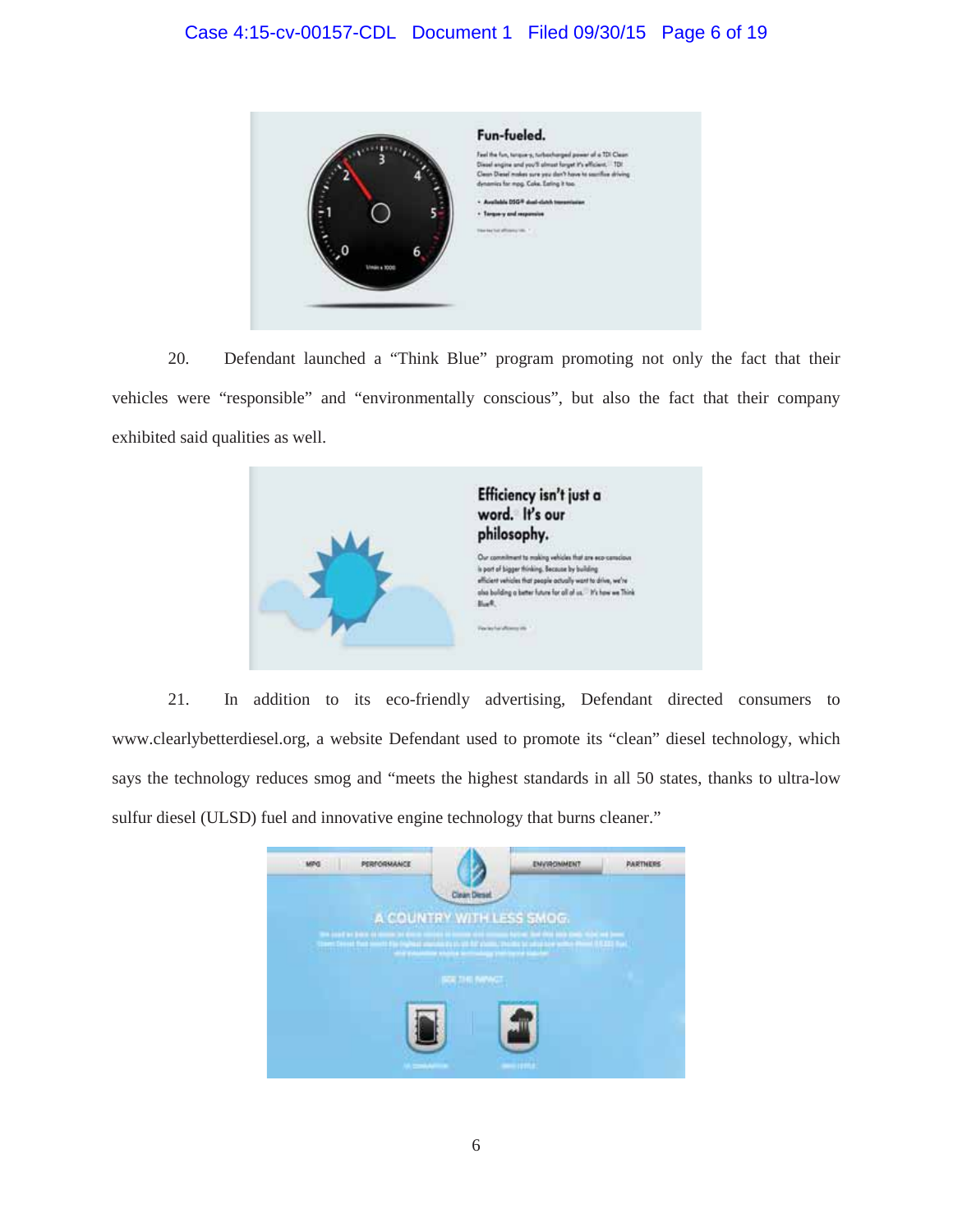# Case 4:15-cv-00157-CDL Document 1 Filed 09/30/15 Page 7 of 19



 22. Defendant states on its website that it "takes environmental responsibility very seriously. When it comes to making our cars as green as possible, Volkswagen has an integrated strategy on reducing fuel consumption and emissions, building the world's cleanest diesel engines and developing totally new power systems, which utilize new fuel alternatives." It also notes that the Audi A3 TDI and the Volkswagen Jetta TDI were named the 2010 Green Car of the Year and the 2009 Green Car of the Year, respectively. Both models were later determined to be equipped with "defeat devices."

23. According to the EPA's Notice of Violation, which was submitted to Defendant on September 18, 2015, Defendant installed its "defeat device" in at least the following diesel models: 2009- 2015 Volkswagen Jetta, 2009-2015 Volkswagen Golf, 2014-15 Volkswagen Passat; 2009-2014 Volkswagen Jetta Sportwagen; and 2009-2015 Audi A3. Discovery will potentially reveal additional models and model years that can be included with the vehicles referenced above. The following table provides the EPA's list of affected vehicles in their Notice of Violation to Defendant:

| <b>Model Year</b> | <b>EPA Test Group</b> | Make and Model(s)                                                                              |
|-------------------|-----------------------|------------------------------------------------------------------------------------------------|
| 2009              | 9VWXV02.035N          | VW Jetta, VW Jetta Sportwagen                                                                  |
| 2009              | 9VWXV02.0USN          | VW Jetta, VW Jetta Sportwagen                                                                  |
| 2010              | AVWXV02.0U5N          | VW Golf, VW Jetta, VW Jetta Sportwagen, Audi A3                                                |
| 2011              | BVWXV02.0U5N          | VW Golf, VW Jetta, VW Jetta Sportwagen, Audi A3                                                |
| 2012              | CVWXV02.0U5N          | VW Beetle, VW Beetle Convertible, VW Golf, VW<br>Jetta, VW Jetta Sportwagen, Audi A3           |
| 2012              | CVWXV02.0U4S          | <b>VW Passat</b>                                                                               |
| 2013              | DVWXV02.0U5N          | VW Beetle, VW Beetle Convertible, VW Golf, VW<br>Jetta, VW Jetta Sportwagen, Audi A3           |
| 2013              | DVWXV02.0U4S          | <b>VW Passat</b>                                                                               |
| 2014              | EVWXV02.0U5N          | VW Beetle, VW Beetle Convertible, VW Golf, VW<br>Jetta, VW Jetta Sportwagen, Audi A3           |
| 2014              | EVWXV02.0U4S          | <b>VW Passat</b>                                                                               |
| 2015              | FVGAV02.0VAL          | VW Beetle, VW Beetle Convertible, VW Golf, VW<br>Golf Sportwagen, VW Jetta, VW Passat, Audi A3 |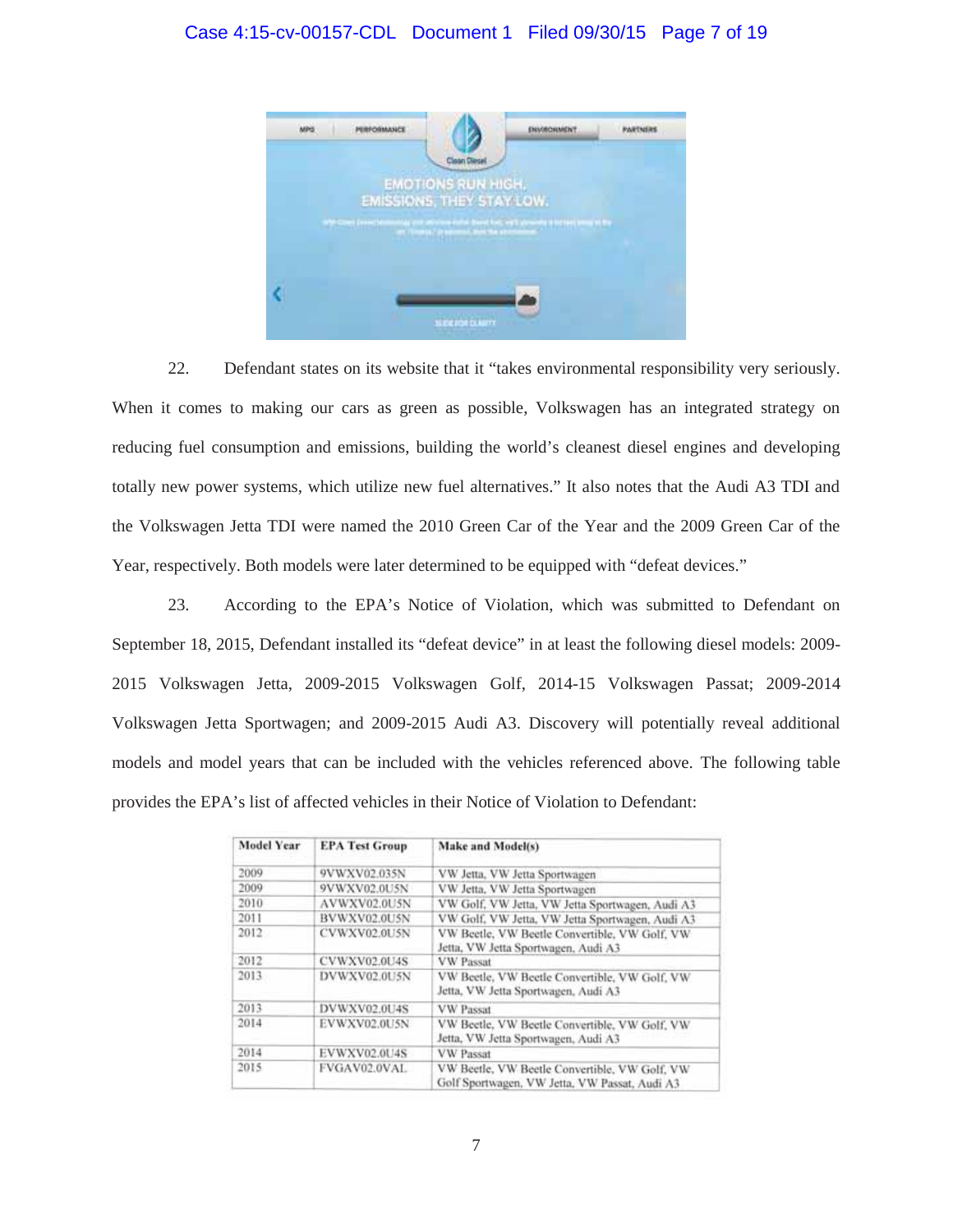# Case 4:15-cv-00157-CDL Document 1 Filed 09/30/15 Page 8 of 19

24. In addition to the egregious concealment of the "defeat devices," Defendant charged substantial premiums for the Defeat Device Vehicles. This ultimately led to consumers paying thousands of dollars more for the diesel version of a particular Volkswagen or Audi automobile. Compared to the base models offered by Defendant, the "Clean Diesel" models were typically two to three thousand dollars or more in price. For example, for the 2015 Volkswagen Jetta, the base S model with a gasoline engine has a starting MSRP of \$18,780. The base TDI S CleanDiesel Jetta, however, has a starting MSRP of \$21,640, a \$2,860 increase for the diesel version of the vehicle. The following table lists the premiums for each affected model:

| <b>Model</b>     | <b>Base</b> | <b>Mid-level</b> | <b>Top-line</b> |
|------------------|-------------|------------------|-----------------|
| VW Jetta         | \$2,860     | \$4,300          | \$6,315         |
| <b>VW</b> Beetle | \$4,635     | n/a              | \$2,640         |
| <b>VW Golf</b>   | \$2,950     | \$1,000          | \$1,000         |
| <b>VW</b> Passat | \$5,755     | \$4,750          | \$6,855         |
| Audi A3          | \$2,805     | \$3,095          | \$2,925         |

|  |  |  | "Clean Diesel" Price Premiums |
|--|--|--|-------------------------------|
|--|--|--|-------------------------------|

 25. Plaintiff and Class members were willing to pay higher premiums like the ones above for Defendant's diesel-powered vehicles based on the fact that the vehicles were environmentally-friendly, "green" cars that produced low emissions and performed efficiently.

 26. Although the EPA has ordered Defendant to recall the Defeat Device Vehicles and repair them so that they comply with EPA emissions requirements at all times during normal operation, purchasers of the Defeat Device Vehicles will continue to suffer significant harm. Defendant will be unable to make their diesel-powered vehicles comply with U.S. emissions standards without substantially limiting the performance of their vehicles. The end result would have a negative effect on the vehicle's efficiency as a whole, and would limit the fuel economy that Defendant has continually bolstered in its marketing the Defeat Device Vehicles.

 27. The value of the Defeat Device Vehicles will diminish rapidly as a result of Defendant's fraudulent conduct. Not only did Plaintiff and Class members pay too much for cars now worth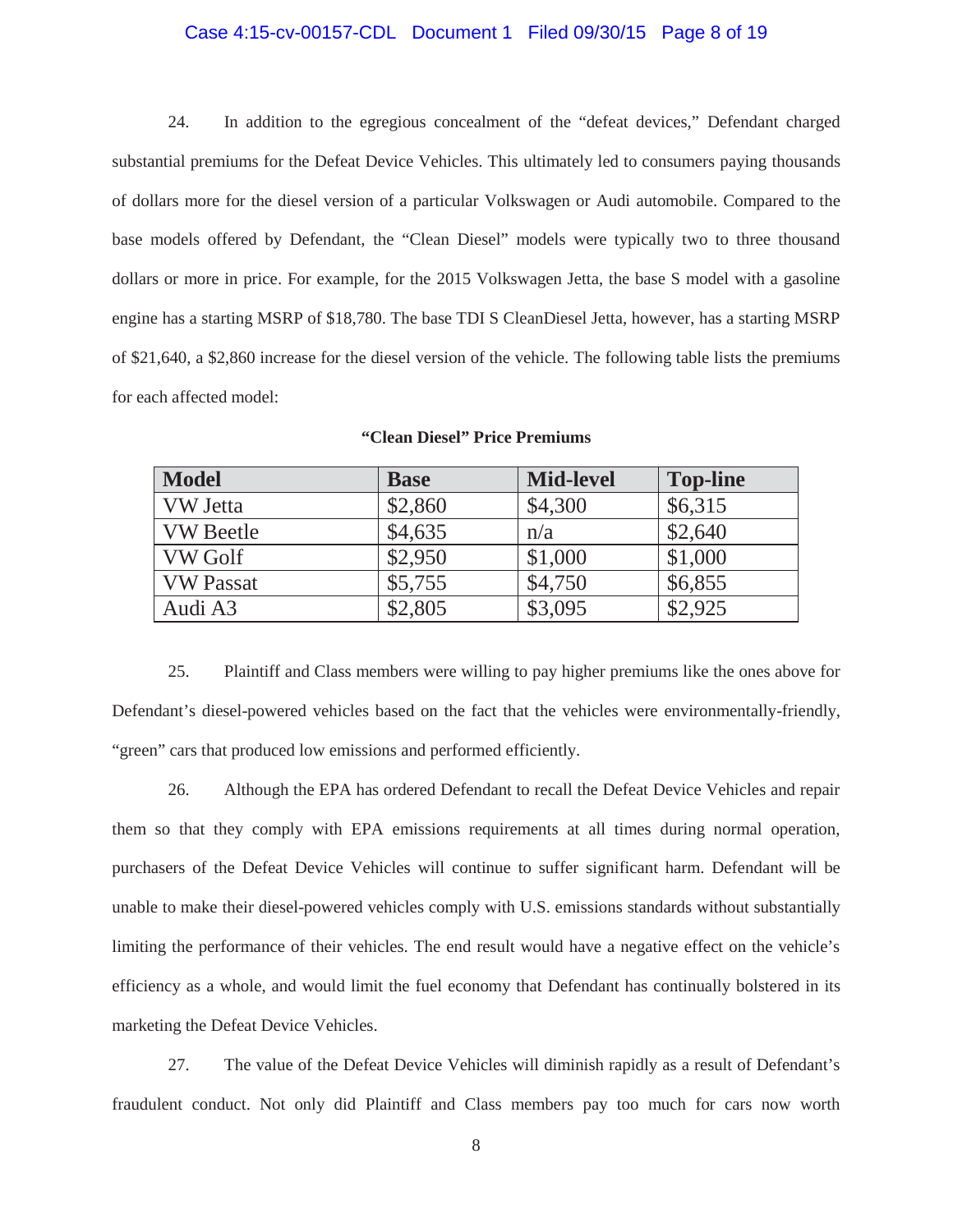# Case 4:15-cv-00157-CDL Document 1 Filed 09/30/15 Page 9 of 19

substantially less, but they will end up paying more to fuel their less efficient cars over the years they own their vehicles.

 28. As a result of Defendant's unfair, deceptive, and/or fraudulent business practices, Plaintiff and Class members have suffered losses in money and/or property.

 29. Had Plaintiff and Class members known of the defeat device's presence in their vehicles at the time they purchased their Defeat Device Vehicles, they would not have purchased those vehicles.

 30. Defendant's conduct, which amounts to an intentional and deliberate strategy to mislead the American public into believing that purchasing Defendant's cars would help rather than harm the environment, has caused serious harm to consumers across the country.

31. Defendant's former CEO, Martin Winterkorn, specifically stated that he was "deeply sorry that we have broken the trust of our customers and the public," and that Defendant would be suspending sales of the diesel-powered vehicles with the defeat devices. Defendants have ultimately admitted that they cheated the EPA's mandatory emissions standards. However, Defendant's actions go further than cheating those standards. Defendant cheated its customers, harmed the environment, and broke the trust of the American public as a whole.

#### **NAMED PLAINTIFF ALLEGATIONS**

 34. Plaintiff purchased one of Defendant's vehicles, a diesel-powered Volkswagen Jetta Sportwagen, in Columbus, Georgia. The vehicle is one of the affected vehicles listed by the EPA in its Notice of Violation to Defendant. Plaintiff still owns the car.

 35. Plaintiff purchased the car specifically for its fuel efficiency and "Clean Diesel" technology. In purchasing her vehicle, Plaintiff relied on the representation that the Volkswagen Sportwagen was capable of high gas mileage and featured a clean, environmentally friendly diesel engine. These factors were substantially important to Plaintiff in making her decision to purchase the vehicle.

 36. On September 23, 2015, Plaintiff first learned of Defendant's scheme to cheat the EPA's emission standards, and that her car does not, in fact, meet the regulatory requirements previously represented to her.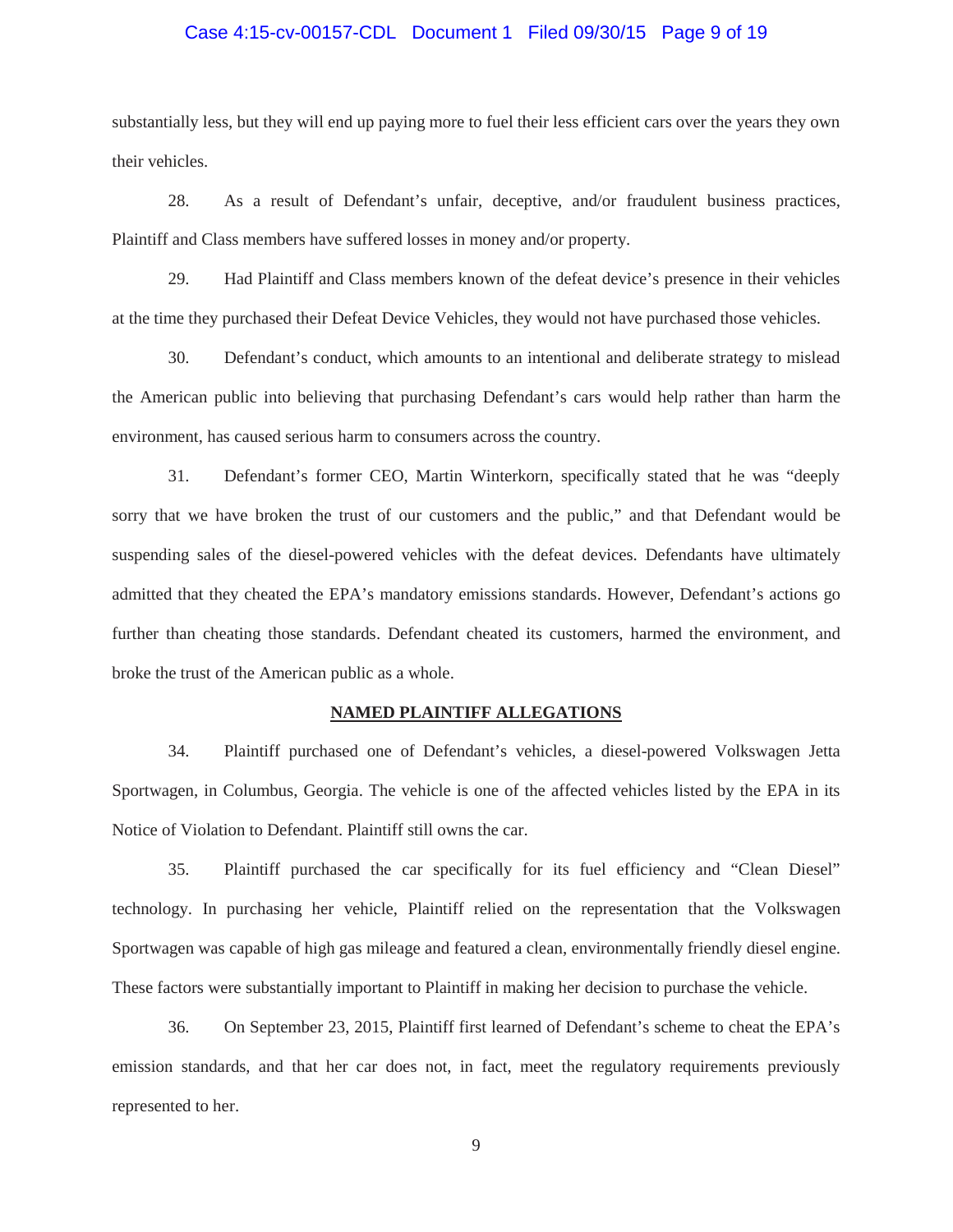#### **CLASS ALLEGATIONS**

37. Plaintiff seeks to represent a Class of plaintiffs as follows:

*All United States consumers who purchased a Volkswagen "Defeat Device Vehicle."*

AND

*All Georgia consumers who purchased a Volkswagen "Defeat Device Vehicle."*

 38. Excluded form the Class are individuals who have personal injury claims resulting from the "defeat device" in the Clean Diesel system. Also excluded from the Class are Volkswagen and its subsidiaries and affiliates; all persons who make a timely election to be excluded from the Class; governmental entities; and the judge to whom this case is assigned and his/her immediate family. Plaintiff reserves the right to revise the Class definition based upon information learned through discovery.

 39. Certification of Plaintiff's claims for class-wide treatment is appropriate because Plaintiff and Class members can prove the elements of their claims on a class-wide basis using the same evidence as would be used to prove those elements in individual actions alleging the same claim.

 40. This action has been brought and may be properly maintained on behalf of the Class proposed herein under Federal Rule of Civil Procedure 23.

 41. The proposed class should be certified under FED. R. CIV. P. 23(a), and Fed. R. Civ. P.  $23(b)(2)$ , and/or (b)(3).

# **I. Numerosity: Federal Rule of Civil Procedure 23(a)(1)**

42. The members of the Class are so numerous and geographically dispersed that individual joinder of all Class members is impracticable. While Plaintiff is informed and believes that there are not less than thousands of members of the Class, the precise number of Class members is unknown to Plaintiff, but may be ascertained from Volkswagen's records. Class members may be notified of the pendency of this action by recognized, Court-approved notice dissemination methods, which may include U.S. mail, electronic mail, Internet posting, and/or published notice.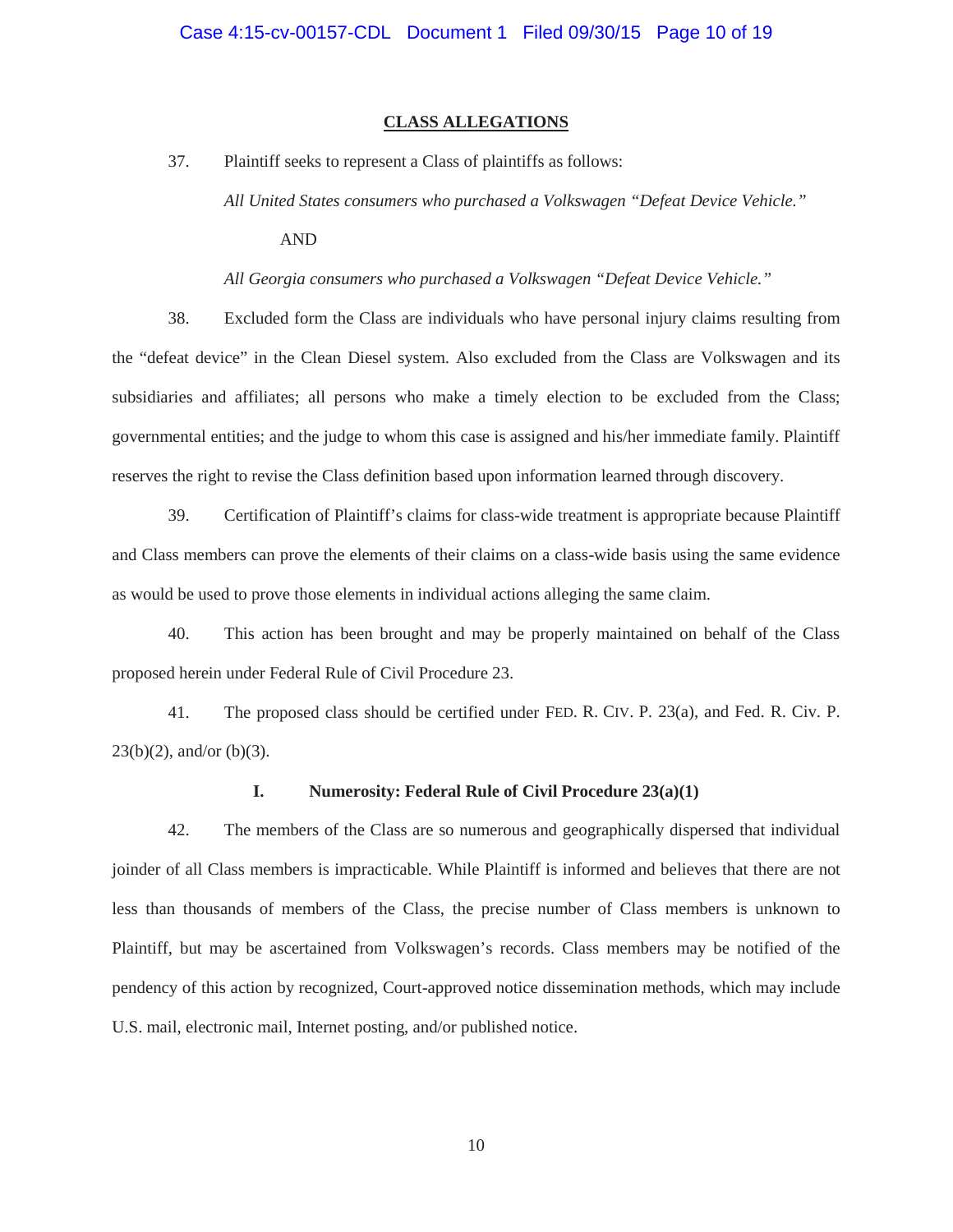# Case 4:15-cv-00157-CDL Document 1 Filed 09/30/15 Page 11 of 19

# **II. Commonality & Predominance: Federal Rule of Civil Procedure 23(a)(2) and 23(b)(3)**

43. Common questions of law or fact predominate over individualized questions. These questions include, but are not limited to, the following:

- a. Whether Defendant's automobiles meet the EPA emission requirements;
- b. Whether Defendant installed a "defeat device" in order to make it appear that its automobiles meet the EPA emission requirements;
- c. Whether such conduct is deceptive;
- d. Whether such conduct violates its conduct with its customers;
- e. Whether the Defendants misrepresented that its automobiles met the EPA emission requirements in order to charge a fee or obtain new customers;
- f. Whether injunctive relief, restitution and/or other equitable relief is an appropriate remedy to correct the alleged violations.

#### **III. Typicality: Federal Rule of Civil Procedure 23(a)(3)**

44. Plaintiff's claims are typical of the claims that a Class member could assert for Defendant's fraudulent conduct.

# **IV. Adequacy: Federal Rule of Civil Procedure 23(a)(4)**

45. Plaintiff does not have any conflicts with the proposed Classes and there are no defenses (to Plaintiff's knowledge) that are unique to Plaintiff's circumstances. Plaintiff has also retained counsel in this case who are well qualified and experienced in prosecuting class actions. Plaintiff will fairly and adequately protect the interest of the Class.

# **V. Declaratory and Injunctive Relief: Federal Rule of Civil Procedure 23(b)(2)**

46. Defendant acted in a uniform manner towards the putative Class members making injunctive, declaratory and other equitable relief appropriate.

# **VI. Superiority: Federal Rule of Civil Procedure 23(b)(3)**

47. As noted above, common questions of law or fact predominate over individualized inquiries. The class action is a superior method for adjudicating these claims because it provides for a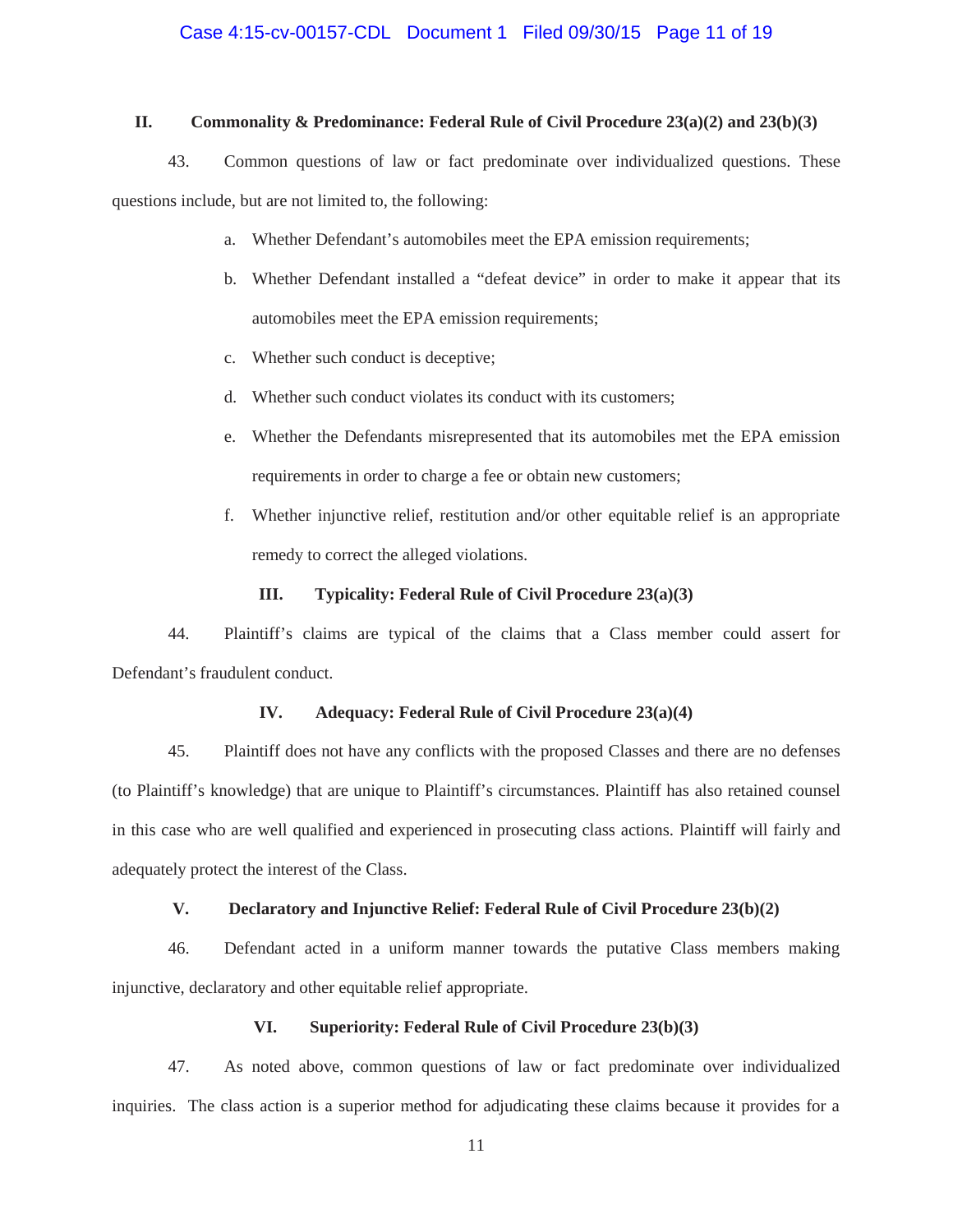#### Case 4:15-cv-00157-CDL Document 1 Filed 09/30/15 Page 12 of 19

more efficient method of resolving questions over the legality of the Defendant's practices and without a class action it is unlikely that absent class members would prosecute this case on an individual basis given the amounts in controversy.

WHEREFORE, Plaintiff and Class members request a determination from this Court that the action is properly maintainable as a class action pursuant to Rule 23 of the Federal Rules of Civil Procedure.

# **COUNT ONE: BREACH OF CONTRACT**

48. Plaintiff incorporates by reference the allegations in paragraphs 1 through 47 as if fully set forth herein.

 49. Plaintiff brings a cause of action against Defendant for breach of contract on behalf of herself and the Class.

50. The installation of a "defeat device" was not authorized under the terms of Plaintiff and Class members' contract with Defendant.

 51. Defendant breached said contract by installing the "defeat device" in violation of the duty of good faith and fair dealing.

 52. Defendant's misrepresentations and omissions alleged within this Complaint, including Defendant's failure to disclose the existence of the "defeat device" caused Plaintiff and the other Class members to purchase Defeat Device Vehicles. Absent the existence of Defendant's deception, Plaintiff and Class members would not have purchased these Defeat Device Vehicles, nor would they have purchased said vehicles for the higher price they ultimately paid. If Plaintiff and Class members had known of Defendant's inherently deceptive conduct pertaining to their "Clean Diesel" vehicles, they would have purchased a less expensive vehicle without a "Clean Diesel" engine system with a "defeat device"

 53. Plaintiff and Class members suffered harm as a result of the Defendant's breach, and did not receive the benefit of their bargain.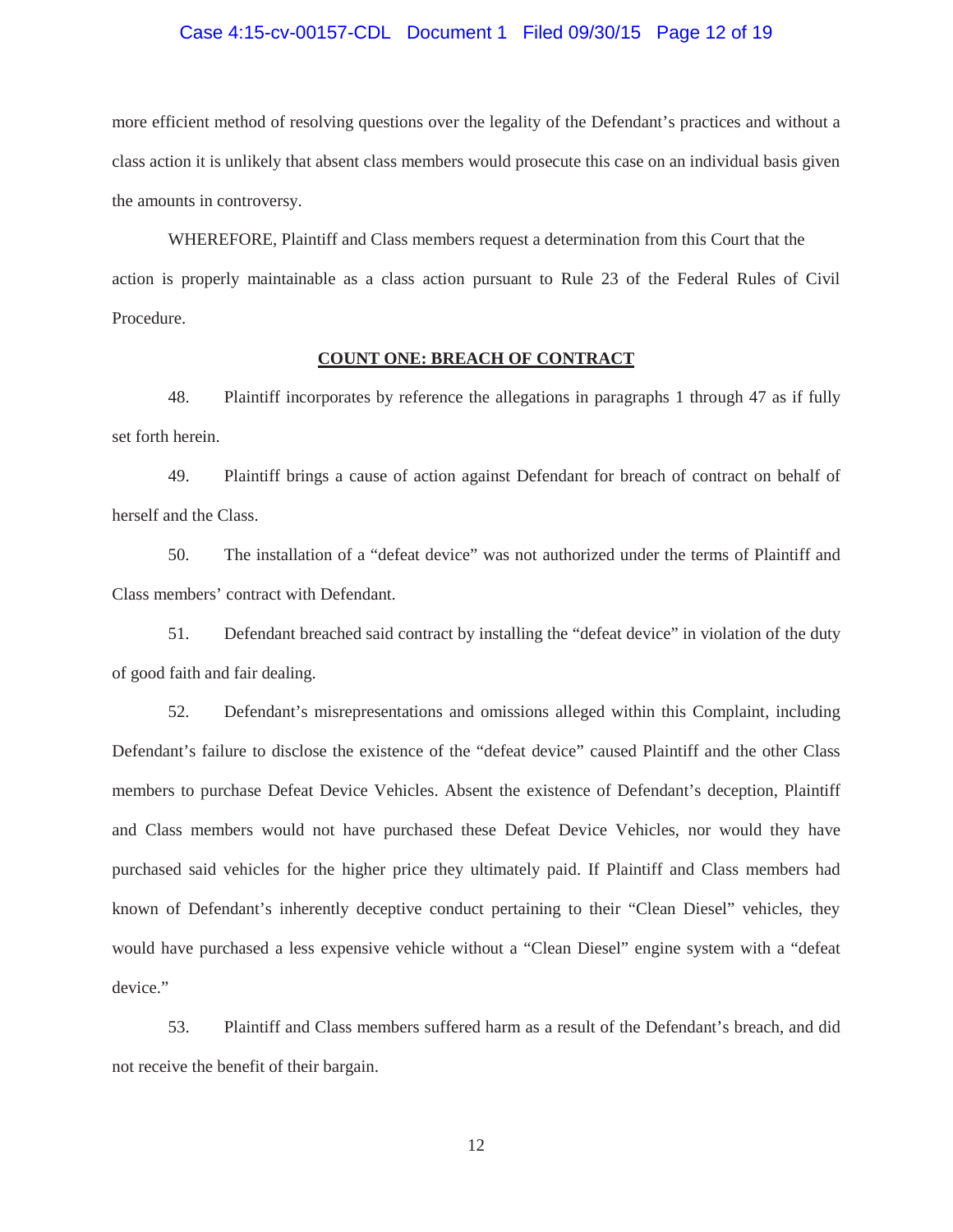# Case 4:15-cv-00157-CDL Document 1 Filed 09/30/15 Page 13 of 19

WHEREFORE, Plaintiff and Class members demand an award of all damages allowed by law for Count One of this Complaint, including, but not limited to, compensatory damages in an amount in excess of the jurisdictional minimum of this Court, together with interest, attorneys' fees and costs.

# **COUNT TWO: BREACH OF EXPRESS WARRANTY**

54. Plaintiff incorporates by reference the allegations in paragraphs 1 through 53 as if fully set forth herein.

 55. Plaintiff brings this cause of action against Defendant for breach of express warranty on behalf of herself and the Class.

 56. Defendant made numerous representations, descriptions, and promises to Plaintiff and Class members regarding the performance and emission controls of its diesel vehicles.

 57. Defendant expressly provided in their advertisements that their diesel-powered vehicles would produce a low amount of emissions. Further, Defendant marketed their diesel-powered vehicles as "Clean Diesel," "environmentally friendly," and "green" vehicles.

 58. However, because Defendant installed "defeat devices" in their diesel vehicles, Plaintiff and Class members' vehicles produced emissions at a substantially higher rate. Not only were the emissions from the vehicles higher than originally warranted by Defendant, but they were also higher than the legal limit set forth by the EPA.

 59. Defendant knew, or should have known, that its representations, descriptions, and promises were completely false. Additionally, Defendant was aware that it had installed "defeat devices" in the vehicles it sold to Plaintiff and Class members, but continued to market the vehicles as environmentally friendly vehicles.

 60. Plaintiff and Class members relied on said warranties when purchasing her vehicle, and said vehicles failed to perform as warranted.

 61. Defendant's "defeat devices" caused the emission reduction systems in their vehicles to perform at levels substantially worse than advertised. Thus, Plaintiff and Class members' vehicles produced a substantially higher amount of pollutants than Defendant warranted. The "defeat devices" are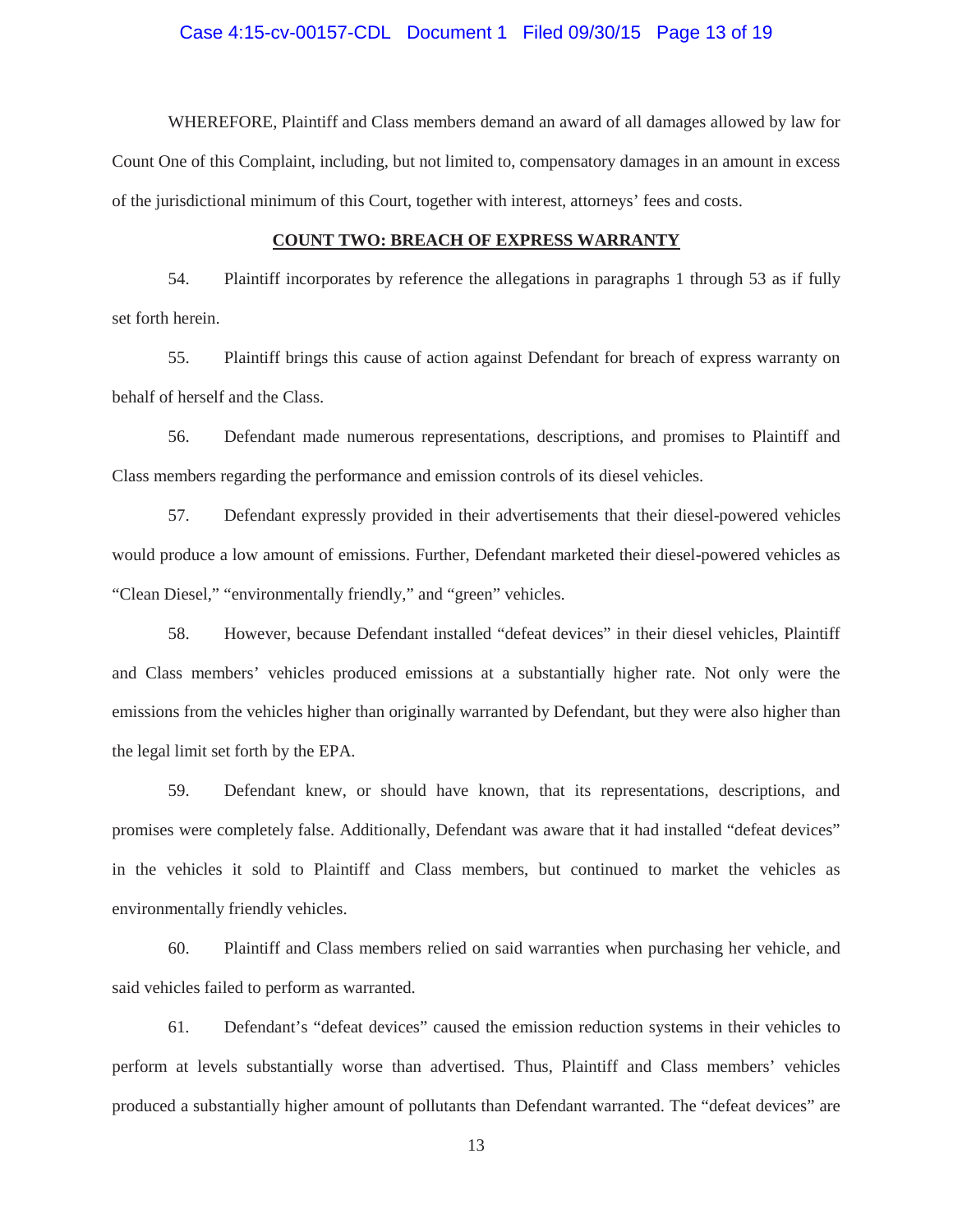# Case 4:15-cv-00157-CDL Document 1 Filed 09/30/15 Page 14 of 19

defects in Plaintiff and Class members' vehicles, and Defendant breached its express warranty by providing a product that contains an undisclosed defect to Plaintiff and Class members.

 62. As a direct and proximate result of Defendant's egregiously misleading representations and warranties, Plaintiff and Class members suffered significant harm.

WHEREFORE, Plaintiff and Class members demand an award of all damages allowed by law for Count Two of this Complaint, including, but not limited to, compensatory damages in an amount in excess of the jurisdictional minimum of this Court, together with interest, attorneys' fees and costs.

# **COUNT THREE: BREACH OF IMPLIED WARRANTY**

63. Plaintiff incorporates by reference the allegations in paragraphs 1 through 62 as if set forth herein.

64. Plaintiff brings a cause of action against Defendant for breach of implied warranty on behalf of herself and the Class.

 65. Defendant made numerous representations, descriptions and promises to Plaintiff and Class members regarding its "Clean Diesel" engines and its overall functionality.

 66. Defendant knew that its representations as to its "Clean Diesel" vehicles were false, and continued to market them as environmentally friendly automobiles to Plaintiff and Class members.

 67. Plaintiff and Class members reasonably relied on Defendant's representations when they purchased the Defeat Device Vehicles.

 68. Defendant's vehicles did not conform to the promises or affirmations of fact made in Defendant's advertisements, including the representation that Defendant's vehicles would meet even the most demanding emission standards.

69. As a direct and proximate result of Defendant's Defeat Device Vehicles failing to conform to Defendant's implied warranty of regarding their functionality, Plaintiff and Class members have suffered harm.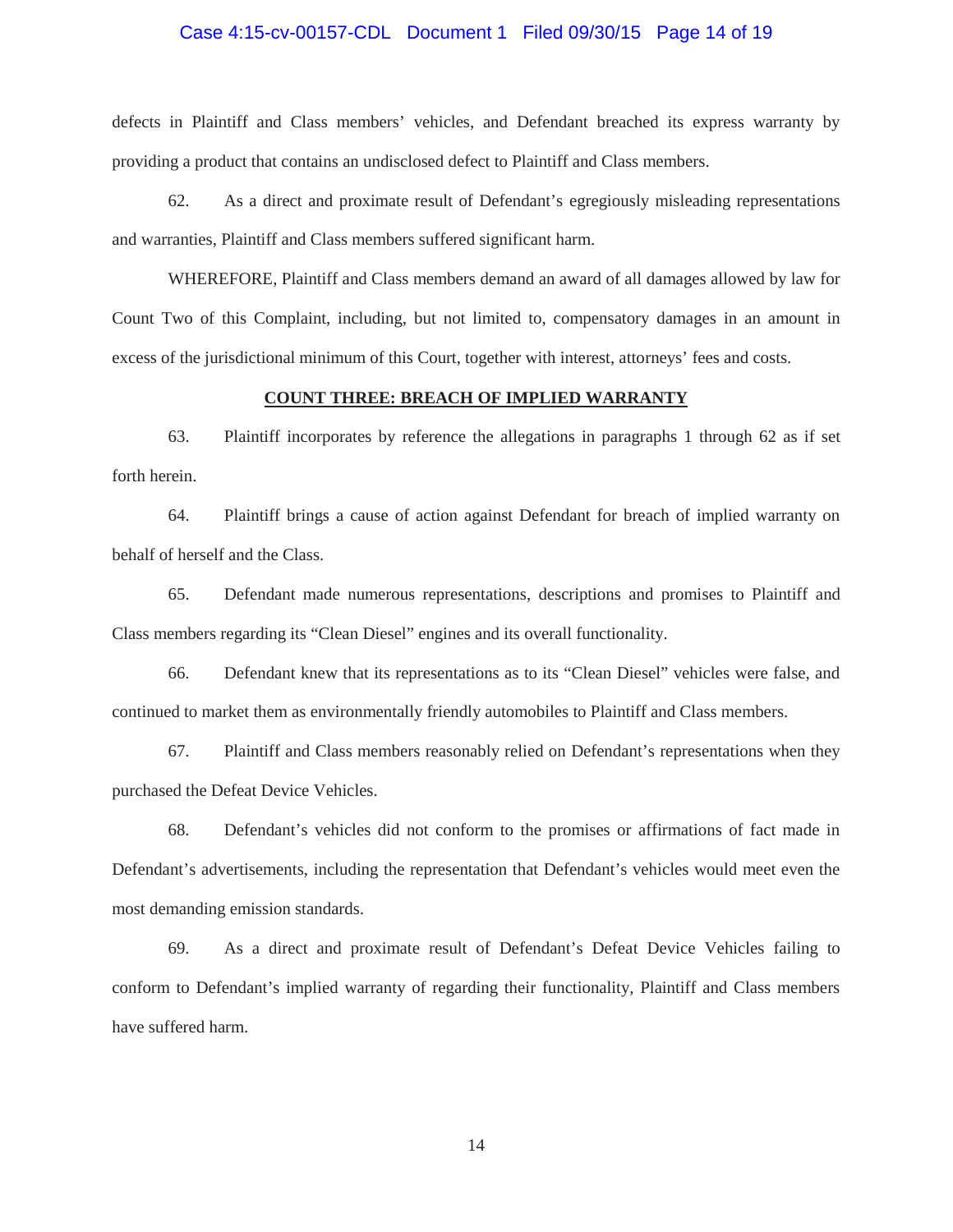# Case 4:15-cv-00157-CDL Document 1 Filed 09/30/15 Page 15 of 19

WHEREFORE, Plaintiff and Class members demand an award of all damages allowed by law for Count Three of this Complaint, including, but not limited to, compensatory damages in an amount in excess of the jurisdictional minimum of this Court, together with interest, attorneys' fees and costs.

# **COUNT FOUR: FRAUD**

70. Plaintiff incorporates by reference the allegations in paragraphs 1 through 69 as if set forth herein.

71. Plaintiff brings a cause of action against Defendant for fraud on behalf of herself and the Class.

72. Defendant misrepresented that Plaintiff and Class members' met all EPA environmental regulations and did not contain a "defeat device" specifically designed to defeat emission testing programs.

73. Defendant willfully and intentionally concealed and suppressed material facts concerning the quality and character of Defeat Device Vehicle. In doing so, Defendant acted in such a manner as to deceive and mislead Plaintiff and Class members.

74. Defendant engaged in deception to evade federal and state vehicle emissions standards by installing "defeat devices" designed to conceal its vehicles' emissions of pollutants into the atmosphere.

75. The "defeat devices" installed on the vehicles were designed to operate only during emissions certification testing. In doing so, the vehicles would show a substantially lower amount of emissions when being tested for compliance with EPA regulations, and then subsequently return to an unlawfully high level of emissions after the test was complete.

76. Defendant's fraudulent conduct allowed for the vehicles to pass the emissions certification based on false readings. Said conduct allowed for Defendant's vehicles to operate on the roads while producing noxious emissions at 40 times the level allowed by U.S. standards.

77. Plaintiff and Class members reasonably relied upon Defendant's false representations regarding their "Clean Diesel" vehicles and had no way of knowing that the representations were false and misleading.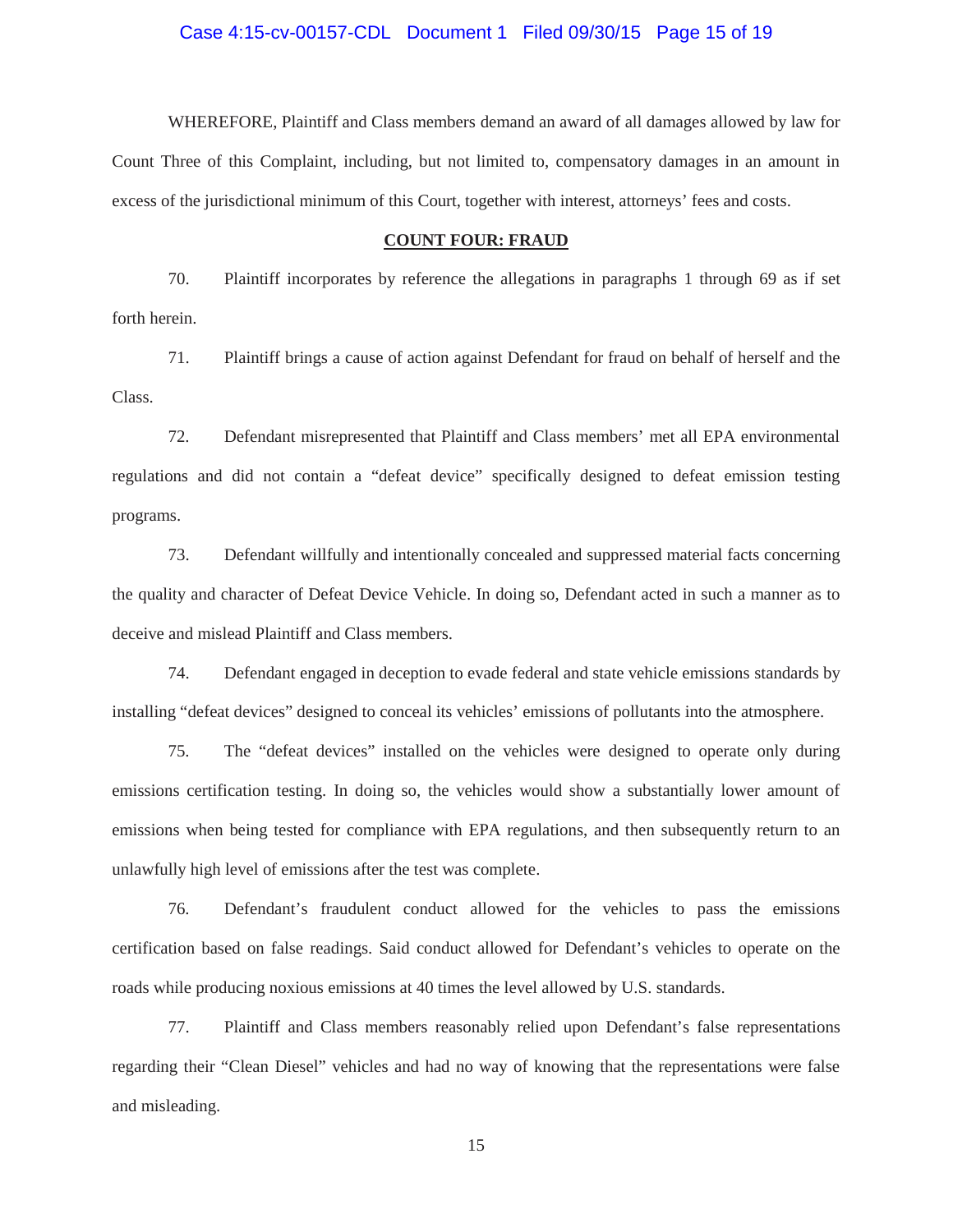# Case 4:15-cv-00157-CDL Document 1 Filed 09/30/15 Page 16 of 19

78. Plaintiff and Class members have sustained damages as a result of Defendant's false and/or reckless misrepresentations because they own vehicles that are diminished in value as a result of Defendant's concealment of the true quality and quantity of those vehicles' emissions and Defendant's failure to timely disclose the actual emissions qualities and quantities to hundreds of thousands of Volkswagen and Audi diesel-powered vehicles.

WHEREFORE, Plaintiff and Class Members demand an award of all damages allowed by law for Count Four of this Complaint, including, but not limited to, compensatory and punitive damages in an amount in excess of the jurisdictional minimum of this Court, together with interest, attorneys' fees and costs.

#### **COUNT FIVE: NEGLIGENT MISREPRESENTATION**

79. Plaintiff incorporates by reference the allegations in paragraphs 1 through 78 as if set forth herein.

80. Plaintiff brings a cause of action against Defendant for negligent misrepresentation on behalf of herself and the Class.

81. Defendant represented to Plaintiff and Class members that their vehicles met all EPA environmental regulations and did not contain a "defeat device" specifically designed to defeat emission testing programs.

82. Defendant lacked reasonable grounds for believing the truth of this representation, as Defendant knew or should have known that it created a vehicle that it marketed as able to meet all EPA emissions standards when in fact it did not.

83. Plaintiff and Class members justifiably relied on Defendant's representations, which led to their purchase of the Defeat Device Vehicles.

84. Plaintiff and Class members suffered harm as a result of Defendant's negligent misrepresentation.

WHEREFORE, Plaintiff and Class members demand an award of all damages allowed by law for Count Five of this Complaint, including, but not limited to, compensatory and punitive damages in an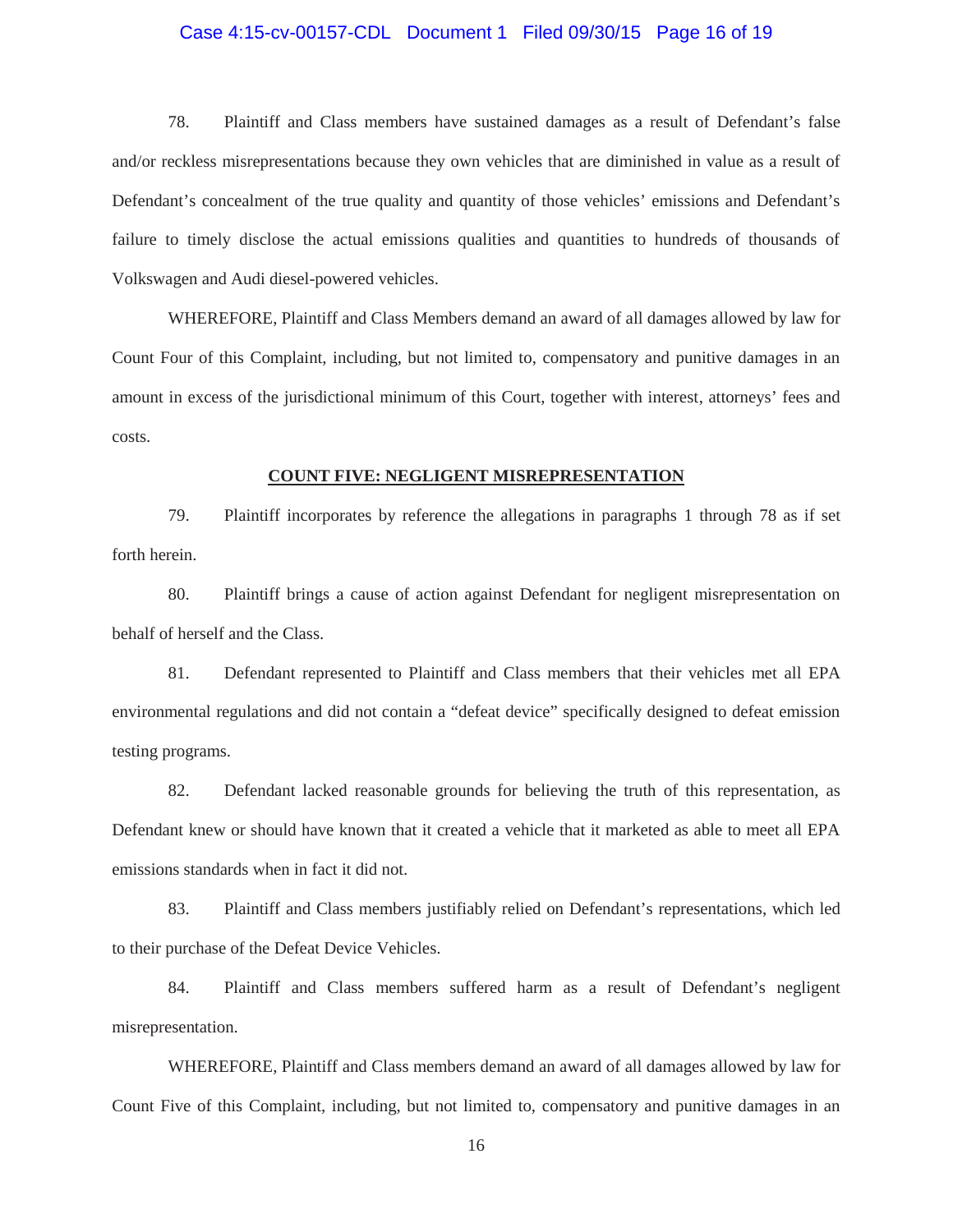# Case 4:15-cv-00157-CDL Document 1 Filed 09/30/15 Page 17 of 19

amount in excess of the jurisdictional minimum of this Court, together with interest, attorneys' fees and costs.

#### **COUNT SIX: UNJUST ENRICHMENT**

85. Plaintiff incorporates by reference the allegations in paragraphs 1 through 84 as if set forth herein.

86. Plaintiff brings a cause of action against Defendant for unjust enrichment on behalf of herself and the Class.

87. Defendant charged Plaintiff and Class members and retained a premium for all "Clean Diesel" vehicles, which were said to meet the EPA emission standards, at a higher rate than other vehicles offered. Said vehicles failed to meet the standards represented by Defendant.

88. Instead, Defendant's vehicles were deliberately designed to cheat U.S. emission standards. Defendant marketed the diesel-powered vehicles as environmentally-friendly automobiles, and sold them at a higher cost for exactly that reason. However, the vehicles were, and continue to be, the opposite of environmentally-friendly. Thus, Defendants knowingly obtained the proceeds by deceiving Plaintiff and Class members with regard to their "Clean Diesel" vehicles.

89. Retention of the additional proceeds from the excessive premiums (or any other benefit received) is unjust and unreasonable, as the profits obtained from "Clean Diesel" vehicles were wrongfully obtained by deceit and continue to belong to Plaintiff and Class members.

90. As a direct and proximate result of the above described practices, Plaintiff and members of the Georgia Subclass sustained damages in an amount to be proven at trial.

WHEREFORE, Plaintiff and Class members request that this Court enter an injunction directing Defendants to perform an equitable accounting over the fees improperly charged and unjustly retained, create a constructive trust, and disgorge the *res* of said constructive trust to the putative Class members via resulting restitution. To the extent the members of the putative Class members cannot be located, said disgorgement via restitution should be *cy pres*.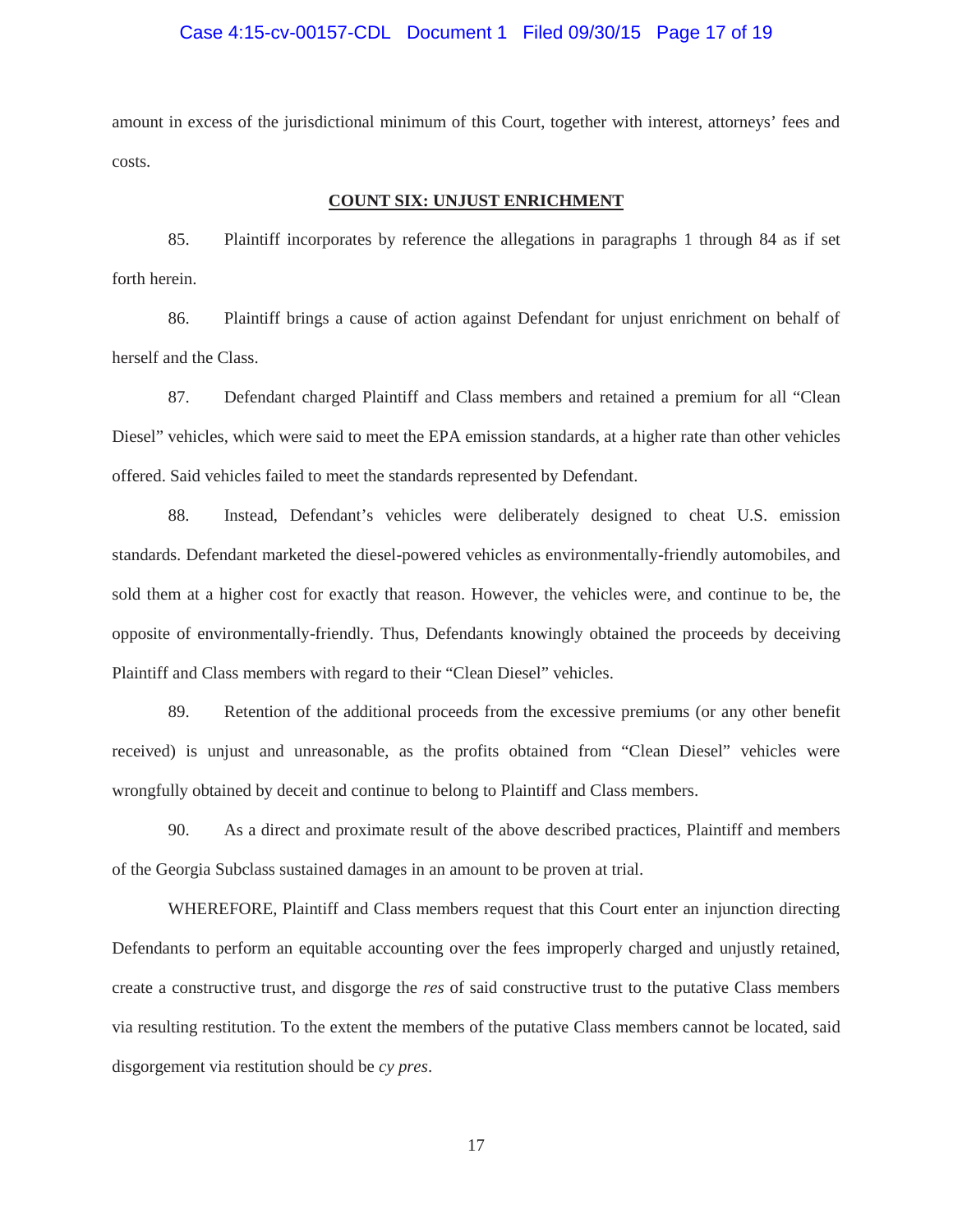# Case 4:15-cv-00157-CDL Document 1 Filed 09/30/15 Page 18 of 19

# **COUNT SEVEN: VIOLATION OF MAGNUSON-MOSS WARRANTY ACT**

91. Plaintiff incorporates by reference each and every prior and subsequent allegation of this Complaint as if fully set forth herein.

 92. Plaintiff and Class members assert this Count on behalf of themselves and the other members of the Class.

 93. Defendant's Defeat Device Vehicles are a "consumer product," as defined in 15 U.S.C. § 2301(1).

94. Plaintiff and Class members are "consumers," as defined in 15 U.S.C. § 2301(3).

95. Defendant is a "warrantor" and "supplier" as defined in 15 U.S.C. § 2310(4) and (5).

 96. 15 U.S.C. § 2310(d) (1) provides a cause of action for any consumer who is damaged by the failure of a warrantor to comply with an implied warranty.

 97. Defendant provided Plaintiff and Class members with "implied warranties," as defined in 15 U.S.C. § 2301(7).

 98. Defendant has breached these warranties as described in more detail above. Defendant's Defeat Device vehicles are defective, as described above, which resulted in the problems and failures also described above.

 99. By Defendant's conduct as described herein, including Defendant's knowledge of their defective vehicles and inaction when faced with such knowledge, Defendant has failed to comply with its obligations under its written and implied promises, warranties, and representations.

100. All jurisdictional prerequisites have been satisfied.

 101. Plaintiff and Class members are in privity with Defendant, as they purchased the defective product from Defendant and/or its agents.

 102. As a result of Defendant's breach of implied warranties, Plaintiff and Class members are entitled to revoke their acceptance of the vehicles, obtain damages and equitable relief, and obtain costs pursuant to 15 U.S.C. § 2310.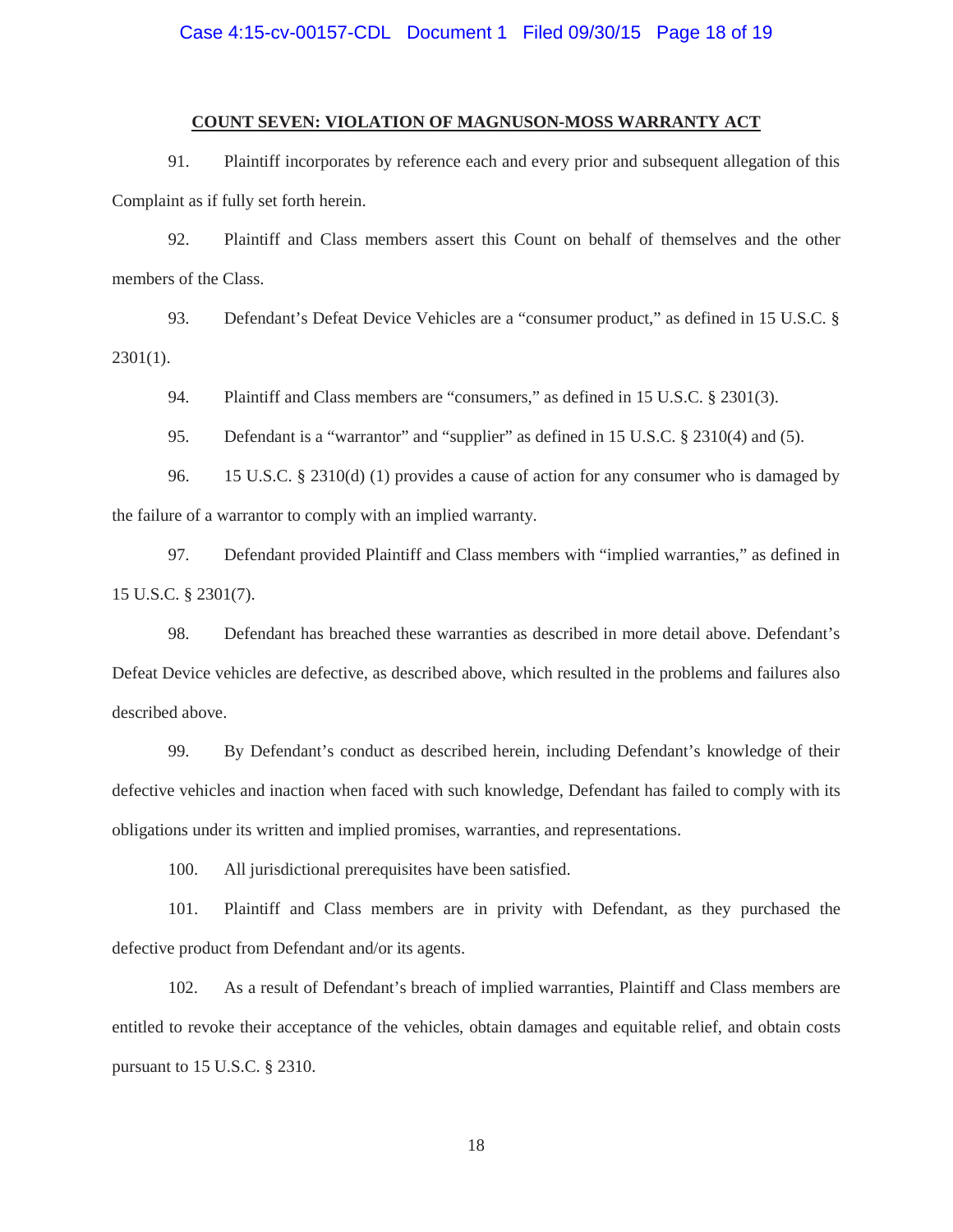WHEREFORE, Plaintiff and Class members demand an award of all damages allowed by law for Count Seven of this Complaint, including, but not limited to, compensatory, treble, and punitive damages in an amount in excess of the jurisdictional minimum of this Court, together with interest, attorneys' fees and costs.

### **JURY DEMAND**

# PLAINTIFF AND CLASS MEMBERS DEMAND A JURY FOR ALL ISSUES TRIABLE.

Respectfully Submitted,

*/s/ J. Benjamin Finley\_\_\_\_\_*  J. Benjamin Finley GA Bar No. 261504 bfinley@thefinleyfirm.com MaryBeth V. Gibson GA Bar No.725843 mgibson@thefinleyfirm.com George W. Walker, III GA Bar No.548316 gwwalker@thefinleyfirm.com R. Walker Garrett GA Bar No. 626132 wgarrett@thefinleyfirm.com

**OF COUNSEL: THE FINLEY FIRM, P.C.**   $200$   $13^{\text{th}}$  Street Columbus, Georgia, 31901 (706) 322-6226 (*phone*) (706) 322-6221 (*fax*)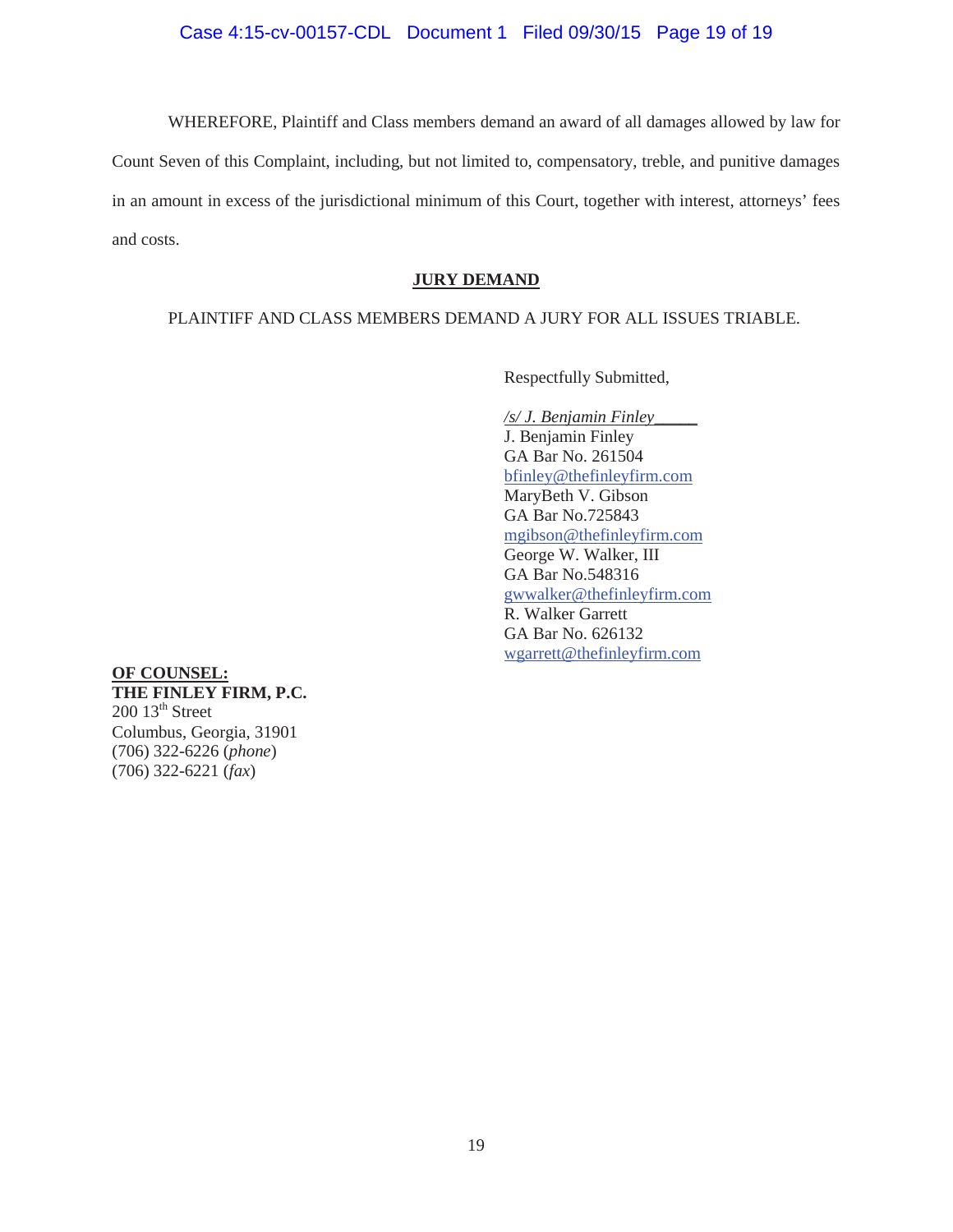# $\frac{1}{15}$  (Rev. 12/12) Case 4:15-cv-00157- $\left[\text{C}_{\text{IV}}\right]$   $\left[\text{C}_{\text{UV}}\right]$   $\left[\text{C}_{\text{IV}}\right]$   $\left[\text{C}_{\text{IV}}\right]$   $\left[\text{C}_{\text{IV}}\right]$   $\left[\text{C}_{\text{IV}}\right]$   $\left[\text{C}_{\text{IV}}\right]$   $\left[\text{C}_{\text{IV}}\right]$   $\left[\text{C}_{\text{IV}}\right]$   $\left[\text{C}_{\text{IV}}\right]$

The JS 44 civil cover sheet and the information contained herein neither replace nor supplement the filing and service of pleadings or other papers as required by law, except as provided by local rules of court. This form,

| I. (a) PLAINTIFFS<br>Marlene A. Lemieux, Individually and on behalf of those similarly situated                                                                                                                                                                                                                                                                                                                                                                                                                                                                                                                                                       |                                                                                                                                                                                                                                                                                                                                                                                                                                                                                                                                                                                                                                |                                                                                                                                                                                                                                                                                                                                                                                                                                                                                                                                                                                                                                                                                                                    | <b>DEFENDANTS</b><br>Volkswagen Group of America, Inc.                                                                                                                                                                                                                                                                                                                                                                                                  |                                                                                                                                                                                                                                                                                                                                                                                                                                                                         |                                                                                                                                                                                                                                                                                                                                                                                                                                                                                                                                                                                                                                                            |
|-------------------------------------------------------------------------------------------------------------------------------------------------------------------------------------------------------------------------------------------------------------------------------------------------------------------------------------------------------------------------------------------------------------------------------------------------------------------------------------------------------------------------------------------------------------------------------------------------------------------------------------------------------|--------------------------------------------------------------------------------------------------------------------------------------------------------------------------------------------------------------------------------------------------------------------------------------------------------------------------------------------------------------------------------------------------------------------------------------------------------------------------------------------------------------------------------------------------------------------------------------------------------------------------------|--------------------------------------------------------------------------------------------------------------------------------------------------------------------------------------------------------------------------------------------------------------------------------------------------------------------------------------------------------------------------------------------------------------------------------------------------------------------------------------------------------------------------------------------------------------------------------------------------------------------------------------------------------------------------------------------------------------------|---------------------------------------------------------------------------------------------------------------------------------------------------------------------------------------------------------------------------------------------------------------------------------------------------------------------------------------------------------------------------------------------------------------------------------------------------------|-------------------------------------------------------------------------------------------------------------------------------------------------------------------------------------------------------------------------------------------------------------------------------------------------------------------------------------------------------------------------------------------------------------------------------------------------------------------------|------------------------------------------------------------------------------------------------------------------------------------------------------------------------------------------------------------------------------------------------------------------------------------------------------------------------------------------------------------------------------------------------------------------------------------------------------------------------------------------------------------------------------------------------------------------------------------------------------------------------------------------------------------|
| (b) County of Residence of First Listed Plaintiff                                                                                                                                                                                                                                                                                                                                                                                                                                                                                                                                                                                                     | (EXCEPT IN U.S. PLAINTIFF CASES)                                                                                                                                                                                                                                                                                                                                                                                                                                                                                                                                                                                               | Harris                                                                                                                                                                                                                                                                                                                                                                                                                                                                                                                                                                                                                                                                                                             | NOTE:                                                                                                                                                                                                                                                                                                                                                                                                                                                   | County of Residence of First Listed Defendant<br>(IN U.S. PLAINTIFF CASES ONLY)<br>IN LAND CONDEMNATION CASES, USE THE LOCATION OF<br>THE TRACT OF LAND INVOLVED.                                                                                                                                                                                                                                                                                                       |                                                                                                                                                                                                                                                                                                                                                                                                                                                                                                                                                                                                                                                            |
| (c) Attorneys (Firm Name, Address, and Telephone Number)<br>J. Benjamin Finley, MaryBeth V. Gibson,<br>George W. Walker, III & R. Walker Garrett<br>The Finley Firm, PC, 200 13th Street, Columbus, GA 31901                                                                                                                                                                                                                                                                                                                                                                                                                                          |                                                                                                                                                                                                                                                                                                                                                                                                                                                                                                                                                                                                                                | T: 706-322-6226<br>F: 706-622-6221                                                                                                                                                                                                                                                                                                                                                                                                                                                                                                                                                                                                                                                                                 | Attorneys (If Known)                                                                                                                                                                                                                                                                                                                                                                                                                                    |                                                                                                                                                                                                                                                                                                                                                                                                                                                                         |                                                                                                                                                                                                                                                                                                                                                                                                                                                                                                                                                                                                                                                            |
| <b>II. BASIS OF JURISDICTION</b> (Place an "X" in One Box Only)                                                                                                                                                                                                                                                                                                                                                                                                                                                                                                                                                                                       |                                                                                                                                                                                                                                                                                                                                                                                                                                                                                                                                                                                                                                |                                                                                                                                                                                                                                                                                                                                                                                                                                                                                                                                                                                                                                                                                                                    |                                                                                                                                                                                                                                                                                                                                                                                                                                                         |                                                                                                                                                                                                                                                                                                                                                                                                                                                                         | <b>III. CITIZENSHIP OF PRINCIPAL PARTIES</b> (Place an "X" in One Box for Plaintiff                                                                                                                                                                                                                                                                                                                                                                                                                                                                                                                                                                        |
| $\Box$ 1 U.S. Government<br>Plaintiff                                                                                                                                                                                                                                                                                                                                                                                                                                                                                                                                                                                                                 | <b>1</b> 3 Federal Question<br>(U.S. Government Not a Party)                                                                                                                                                                                                                                                                                                                                                                                                                                                                                                                                                                   |                                                                                                                                                                                                                                                                                                                                                                                                                                                                                                                                                                                                                                                                                                                    | (For Diversity Cases Only)<br>Citizen of This State                                                                                                                                                                                                                                                                                                                                                                                                     | <b>DEF</b><br><b>PTF</b><br>$\mathbf{X}$ 1<br>$\Box$ 1<br>Incorporated or Principal Place<br>of Business In This State                                                                                                                                                                                                                                                                                                                                                  | and One Box for Defendant)<br><b>PTF</b><br><b>DEF</b><br>$\Box$ 4<br>$\Box$ 4                                                                                                                                                                                                                                                                                                                                                                                                                                                                                                                                                                             |
| $\Box$ 2 U.S. Government<br>Defendant                                                                                                                                                                                                                                                                                                                                                                                                                                                                                                                                                                                                                 | $\boxtimes$ 4 Diversity                                                                                                                                                                                                                                                                                                                                                                                                                                                                                                                                                                                                        | (Indicate Citizenship of Parties in Item III)                                                                                                                                                                                                                                                                                                                                                                                                                                                                                                                                                                                                                                                                      | Citizen of Another State                                                                                                                                                                                                                                                                                                                                                                                                                                | $\Box$ 2<br>$\Box$ 2<br>Incorporated and Principal Place<br>of Business In Another State                                                                                                                                                                                                                                                                                                                                                                                | $\Box$ 5<br>$\overline{\mathbf{X}}$ 5                                                                                                                                                                                                                                                                                                                                                                                                                                                                                                                                                                                                                      |
|                                                                                                                                                                                                                                                                                                                                                                                                                                                                                                                                                                                                                                                       |                                                                                                                                                                                                                                                                                                                                                                                                                                                                                                                                                                                                                                |                                                                                                                                                                                                                                                                                                                                                                                                                                                                                                                                                                                                                                                                                                                    | Citizen or Subject of a<br>Foreign Country                                                                                                                                                                                                                                                                                                                                                                                                              | $\Box$ 3 Foreign Nation<br>$\Box$ 3                                                                                                                                                                                                                                                                                                                                                                                                                                     | $\Box$ 6<br>$\Box$ 6                                                                                                                                                                                                                                                                                                                                                                                                                                                                                                                                                                                                                                       |
| <b>IV. NATURE OF SUIT</b> (Place an "X" in One Box Only)                                                                                                                                                                                                                                                                                                                                                                                                                                                                                                                                                                                              |                                                                                                                                                                                                                                                                                                                                                                                                                                                                                                                                                                                                                                |                                                                                                                                                                                                                                                                                                                                                                                                                                                                                                                                                                                                                                                                                                                    |                                                                                                                                                                                                                                                                                                                                                                                                                                                         |                                                                                                                                                                                                                                                                                                                                                                                                                                                                         |                                                                                                                                                                                                                                                                                                                                                                                                                                                                                                                                                                                                                                                            |
| <b>CONTRACT</b><br>$\Box$ 110 Insurance<br>$\Box$ 120 Marine<br>130 Miller Act<br>$\Box$ 140 Negotiable Instrument<br>150 Recovery of Overpayment<br>& Enforcement of Judgment<br>151 Medicare Act<br>152 Recovery of Defaulted<br><b>Student Loans</b><br>(Excludes Veterans)<br>153 Recovery of Overpayment<br>of Veteran's Benefits<br>$\Box$ 160 Stockholders' Suits<br>190 Other Contract<br>195 Contract Product Liability<br>$\Box$ 196 Franchise<br><b>REAL PROPERTY</b><br>210 Land Condemnation<br>220 Foreclosure<br>1 230 Rent Lease & Ejectment<br>$\Box$ 240 Torts to Land<br>245 Tort Product Liability<br>290 All Other Real Property | PERSONAL INJURY<br>310 Airplane<br>□ 315 Airplane Product<br>Liability<br>$\Box$ 320 Assault, Libel &<br>Slander<br>330 Federal Employers'<br>Liability<br>□ 340 Marine<br>345 Marine Product<br>Liability<br>350 Motor Vehicle<br>355 Motor Vehicle<br><b>Product Liability</b><br>360 Other Personal<br>Injury<br>$\Box$ 362 Personal Injury -<br>Medical Malpractice<br><b>CIVIL RIGHTS</b><br>$\Box$ 440 Other Civil Rights<br>$\Box$ 441 Voting<br>442 Employment<br>$\Box$ 443 Housing/<br>Accommodations<br>$\Box$ 445 Amer. w/Disabilities<br>Employment<br>$\Box$ 446 Amer. w/Disabilities<br>Other<br>1448 Education | <b>TORTS</b><br>PERSONAL INJURY<br>$\Box$ 365 Personal Injury -<br>Product Liability<br>367 Health Care/<br>Pharmaceutical<br>Personal Injury<br>Product Liability<br>1368 Asbestos Personal<br><b>Injury Product</b><br>Liability<br>PERSONAL PROPERTY<br>370 Other Fraud<br>$\Box$ 371 Truth in Lending<br>380 Other Personal<br>Property Damage<br>385 Property Damage<br>Product Liability<br><b>PRISONER PETITIONS</b><br><b>Habeas Corpus:</b><br>1 463 Alien Detainee<br>$\Box$ 510 Motions to Vacate<br>Sentence<br>□ 530 General<br>535 Death Penalty<br>Other:<br>$\Box$ 540 Mandamus & Other<br>$\Box$ 550 Civil Rights<br>555 Prison Condition<br>560 Civil Detainee -<br>Conditions of<br>Confinement | <b>FORFEITURE/PENALTY</b><br>5 625 Drug Related Seizure<br>of Property 21 USC 881<br>$\Box$ 690 Other<br><b>LABOR</b><br>710 Fair Labor Standards<br>Act<br>720 Labor/Management<br>Relations<br>740 Railway Labor Act<br>751 Family and Medical<br>Leave Act<br>790 Other Labor Litigation<br>791 Employee Retirement<br>Income Security Act<br><b>IMMIGRATION</b><br>$\Box$ 462 Naturalization Application<br>$\Box$ 465 Other Immigration<br>Actions | <b>BANKRUPTCY</b><br>$\Box$ 422 Appeal 28 USC 158<br>1 423 Withdrawal<br>28 USC 157<br><b>PROPERTY RIGHTS</b><br>$\Box$ 820 Copyrights<br>□ 830 Patent<br>□ 840 Trademark<br><b>SOCIAL SECURITY</b><br>$\Box$ 861 HIA (1395ff)<br><b>1</b> 862 Black Lung (923)<br>$\Box$ 863 DIWC/DIWW (405(g))<br>□ 864 SSID Title XVI<br>$\Box$ 865 RSI (405(g))<br><b>FEDERAL TAX SUITS</b><br>□ 870 Taxes (U.S. Plaintiff<br>or Defendant)<br>□ 871 IRS-Third Party<br>26 USC 7609 | <b>OTHER STATUTES</b><br>375 False Claims Act<br>$\Box$ 400 State Reapportionment<br>$\Box$ 410 Antitrust<br>$\Box$ 430 Banks and Banking<br>450 Commerce<br>$\Box$ 460 Deportation<br>1 470 Racketeer Influenced and<br>Corrupt Organizations<br>480 Consumer Credit<br>490 Cable/Sat TV<br>□ 850 Securities/Commodities/<br>Exchange<br>1 890 Other Statutory Actions<br>□ 891 Agricultural Acts<br>□ 893 Environmental Matters<br>$\Box$ 895 Freedom of Information<br>Act<br>$\Box$ 896 Arbitration<br>1 899 Administrative Procedure<br>Act/Review or Appeal of<br><b>Agency Decision</b><br>$\Box$ 950 Constitutionality of<br><b>State Statutes</b> |
| V. ORIGIN (Place an "X" in One Box Only)                                                                                                                                                                                                                                                                                                                                                                                                                                                                                                                                                                                                              |                                                                                                                                                                                                                                                                                                                                                                                                                                                                                                                                                                                                                                |                                                                                                                                                                                                                                                                                                                                                                                                                                                                                                                                                                                                                                                                                                                    |                                                                                                                                                                                                                                                                                                                                                                                                                                                         |                                                                                                                                                                                                                                                                                                                                                                                                                                                                         |                                                                                                                                                                                                                                                                                                                                                                                                                                                                                                                                                                                                                                                            |
| $\boxtimes$ 1 Original<br>Proceeding                                                                                                                                                                                                                                                                                                                                                                                                                                                                                                                                                                                                                  | $\square$ 2 Removed from<br>$\Box$ 3<br><b>State Court</b>                                                                                                                                                                                                                                                                                                                                                                                                                                                                                                                                                                     | Remanded from<br>Appellate Court                                                                                                                                                                                                                                                                                                                                                                                                                                                                                                                                                                                                                                                                                   | $\Box$ 4 Reinstated or $\Box$ 5 Transferred from<br>Reopened<br>(specify)                                                                                                                                                                                                                                                                                                                                                                               | $\Box$ 6 Multidistrict<br>Another District<br>Litigation                                                                                                                                                                                                                                                                                                                                                                                                                |                                                                                                                                                                                                                                                                                                                                                                                                                                                                                                                                                                                                                                                            |
| VI. CAUSE OF ACTION                                                                                                                                                                                                                                                                                                                                                                                                                                                                                                                                                                                                                                   | 28 USC 1332<br>Brief description of cause:                                                                                                                                                                                                                                                                                                                                                                                                                                                                                                                                                                                     | Fraudulent concealment of vehicle defect                                                                                                                                                                                                                                                                                                                                                                                                                                                                                                                                                                                                                                                                           | Cite the U.S. Civil Statute under which you are filing (Do not cite jurisdictional statutes unless diversity):                                                                                                                                                                                                                                                                                                                                          |                                                                                                                                                                                                                                                                                                                                                                                                                                                                         |                                                                                                                                                                                                                                                                                                                                                                                                                                                                                                                                                                                                                                                            |
| <b>VII. REQUESTED IN</b><br><b>COMPLAINT:</b>                                                                                                                                                                                                                                                                                                                                                                                                                                                                                                                                                                                                         | UNDER RULE 23, F.R.Cv.P.                                                                                                                                                                                                                                                                                                                                                                                                                                                                                                                                                                                                       | <b>X</b> CHECK IF THIS IS A CLASS ACTION                                                                                                                                                                                                                                                                                                                                                                                                                                                                                                                                                                                                                                                                           | <b>DEMAND \$</b>                                                                                                                                                                                                                                                                                                                                                                                                                                        | <b>JURY DEMAND:</b>                                                                                                                                                                                                                                                                                                                                                                                                                                                     | CHECK YES only if demanded in complaint:<br>$\times$ Yes<br>$\Box$ No                                                                                                                                                                                                                                                                                                                                                                                                                                                                                                                                                                                      |
| VIII. RELATED CASE(S)<br><b>IF ANY</b>                                                                                                                                                                                                                                                                                                                                                                                                                                                                                                                                                                                                                | (See instructions):                                                                                                                                                                                                                                                                                                                                                                                                                                                                                                                                                                                                            | <b>JUDGE</b>                                                                                                                                                                                                                                                                                                                                                                                                                                                                                                                                                                                                                                                                                                       |                                                                                                                                                                                                                                                                                                                                                                                                                                                         | DOCKET NUMBER                                                                                                                                                                                                                                                                                                                                                                                                                                                           |                                                                                                                                                                                                                                                                                                                                                                                                                                                                                                                                                                                                                                                            |
| <b>DATE</b><br>09/30/2015<br><b>FOR OFFICE USE ONLY</b>                                                                                                                                                                                                                                                                                                                                                                                                                                                                                                                                                                                               |                                                                                                                                                                                                                                                                                                                                                                                                                                                                                                                                                                                                                                | SIGNATURE OF ATTORNEY OF RECORD<br>/s/ J. Benjamin Finley                                                                                                                                                                                                                                                                                                                                                                                                                                                                                                                                                                                                                                                          |                                                                                                                                                                                                                                                                                                                                                                                                                                                         |                                                                                                                                                                                                                                                                                                                                                                                                                                                                         |                                                                                                                                                                                                                                                                                                                                                                                                                                                                                                                                                                                                                                                            |
| RECEIPT#                                                                                                                                                                                                                                                                                                                                                                                                                                                                                                                                                                                                                                              | AMOUNT                                                                                                                                                                                                                                                                                                                                                                                                                                                                                                                                                                                                                         | <b>APPLYING IFP</b>                                                                                                                                                                                                                                                                                                                                                                                                                                                                                                                                                                                                                                                                                                | <b>JUDGE</b>                                                                                                                                                                                                                                                                                                                                                                                                                                            | MAG. JUDGE                                                                                                                                                                                                                                                                                                                                                                                                                                                              |                                                                                                                                                                                                                                                                                                                                                                                                                                                                                                                                                                                                                                                            |